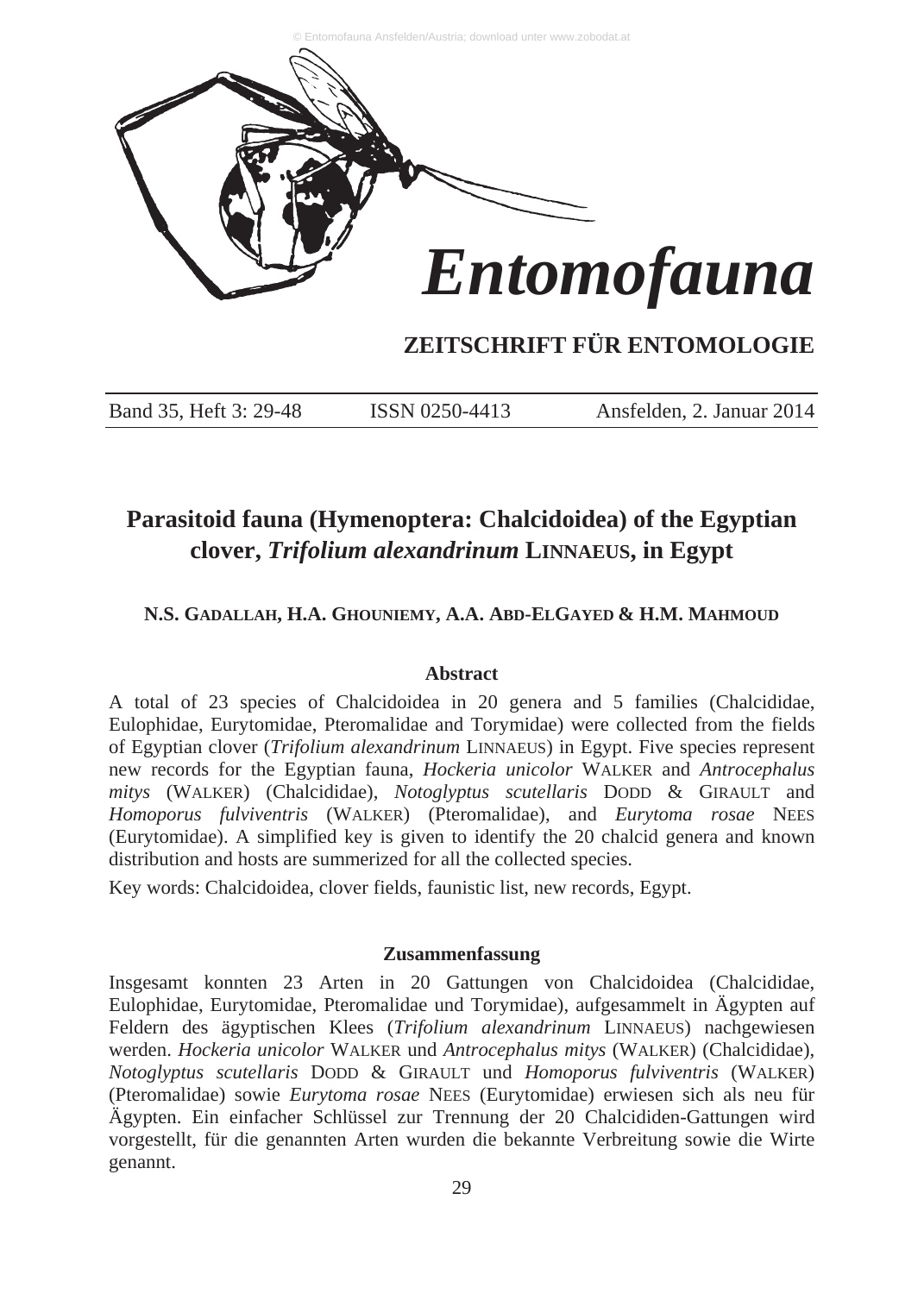#### **Introduction**

The Egyptian clover (*Trifolium alexandrinum* LINNAEUS) is one of the most important foraging crops in Egypt between November and June (TAWFIK et al. 1976). It has been cultivated for forage longer than any other crop in Egypt. Not only does it have a very high yield potential, but it is also one of the most palatable and nutritious forage crops. Clover has the highest feeding value of all the common hay crops and it is grown widely throughout the world as forage for cattle as well as horses. Because clover plantations usually receive no insecticidal treatments, several insect pests damage this crop in different seasons. These pests are attacked by many natural enemies. Determining the natural enemies is considered to be the first step towards success in biological and IPM programs. Wasps of the superfamily Chalcidoidea are among the beneficial insects that play an effective role in biological control programs. Despite their importance in almost all agro-ecosystems, their diversity has not yet been fully studied in clover fields around the world or in Egypt. Previous studies of insects associated with clover fields in Egypt indicated the presence of large numbers of insect species belonging to 50 families from 7 Orders (TAWFIK et al. 1976), among which 12 parasitoid species were recorded, 10 Ichneumonoidea (6 ichneumonidae and 4 braconids) and two Chalcidoidea (2 Pteromalidae). The present study contributes to the knowledge of the chalcidoid parasitoids associated with clover (*Trifolium alexandrinum* LINNAEUS) in Egypt.

# **Material and methods**

Regular surveys of chalcid wasps were undertaken during 2009-2011 in clover fields (*Trifolium alexandrinum* L.) in various localities of Egypt. Sampling was done by means of net sweeping and Malaise traps. Some of the collected specimens were mounted on card points, whereas others were slide mounted in Hoyer's (ROSEN & De BACH 1979). Family-level identifications of the collected specimens were made with the help of NOYES & VALENTINE (1989) and NOYES (2011). MASI (1930), BOUČEK (1951), HABU (1960), HUSAIN & AGARWAL (1981, 1982) and NARENDRAN (1984, 1985) were used to identify Chalcididae, whereas GRAHAM (1987, 1991), REINA & La SALLE (2003) and YEFREMOVA & YEGORENKOVA (2009) were used for Eulophidae, GRAHAM (1969) and BOUýEK & RASPLUS (1991) for Pteromalidae, LOTFALIZADEH et al. (2006) for *Eurytoma rosae*; and MASI (1935) for *Podagrion klugianum*. Identification of some species was confirmed by comparing specimens with original descriptions or with identified specimens deposited in different Egyptian collections (see below list of depositories). Features in parentheses in the key represent features of the taxon that are not contrasted in the other part of the couplet.

Drawings were made using a camera lucida attached to an Olympus stereo-microscope (SZX9).

General distribution and host records of the listed species are based mainly on NOYES (2011) and YU et al. (2012). Some of the recorded parasitoid species were reared out from the larvae or the pupae of their hosts.

Previous records in Egypt are based on various available publications. Families as well as species names within genera are arranged alphabetically. New distribution records for Egypt are marked with an asterisk.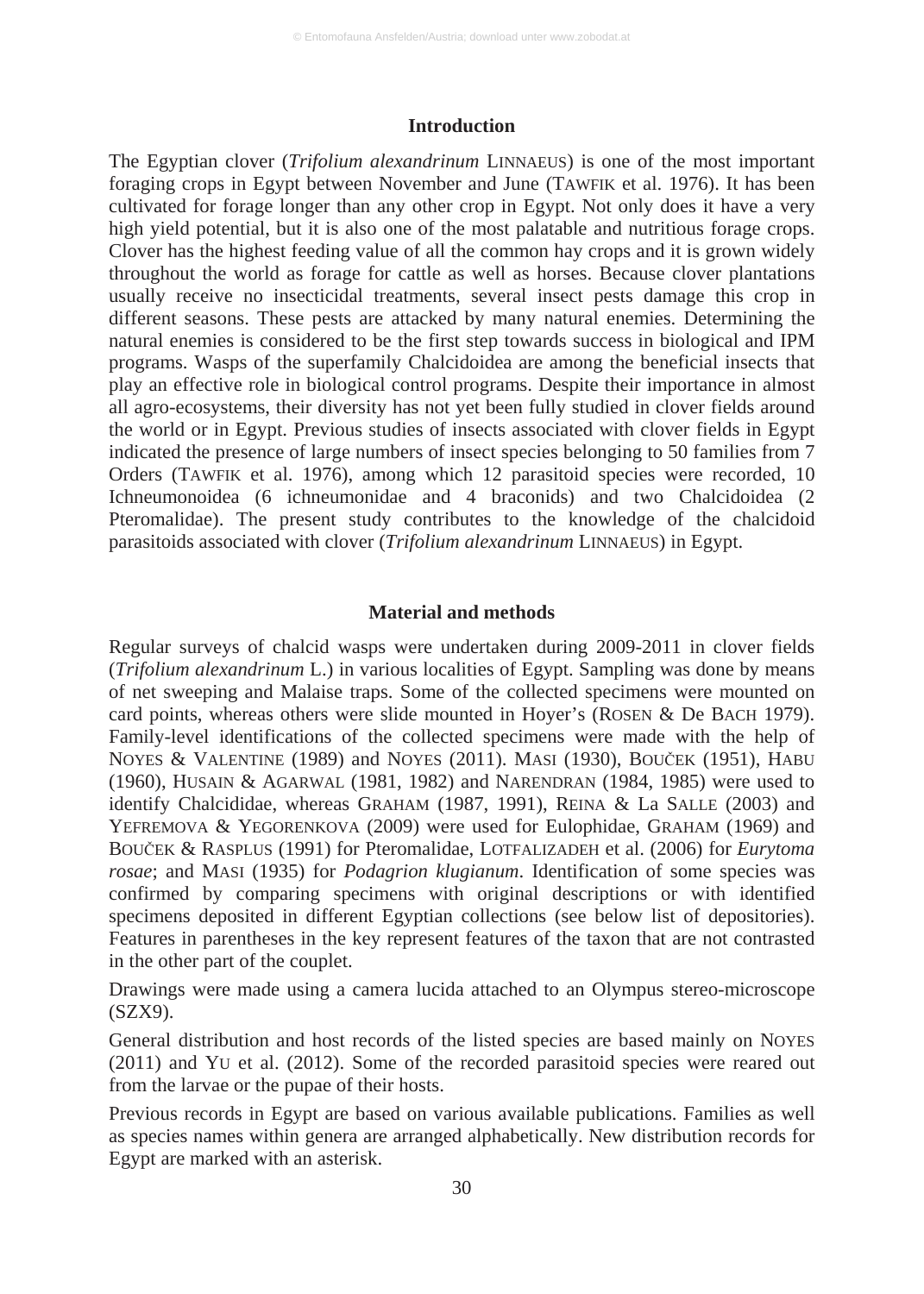# **List of depositories**

| CUCCairo University collection                 |
|------------------------------------------------|
| ESEC Entomological Society of Egypt collection |
| MACMinistry of Agriculture collection          |
| HC Hager collection (Last authoress)           |

# **Key to chalcid genera collected from Egyptian clover fields**

| Tarsi 4-segmented (Fig. 1); fore tibial spur straight and simple; funicle with 2-4                                                                                      |
|-------------------------------------------------------------------------------------------------------------------------------------------------------------------------|
| Tarsi (at least hind tarsus) 5-segmented (Fig. 3); fore tibial spur curved apically and                                                                                 |
| Fore wing with submarginal vein not broken proximal to marginal vein and usually<br>equal to or longer than marginal vein (Fig. 5); postmarginal vein nearly always     |
| Fore wing with submarginal vein broken proximal to marginal and usually shorter<br>than marginal vein (Fig. 6); postmarginal vein nearly always absent or only slightly |
| Female flagellum with 2 funicular segments, male with 2 or 3 unbranched funicular                                                                                       |
| Female flagellum with 3 or -4 funicular segments, male with 4 or-5 branches<br>(Fig. 8); scutellum without dorsal groovesHemiptarsenus WESTWOOD                         |
| Notauli incomplete (Fig. 9); metasoma often petiolate; axilla rounded anteriorly,                                                                                       |
| Notauli complete (Fig. 10); axilla angulate and produced anteriorly to differentiate a                                                                                  |
|                                                                                                                                                                         |
| Malar sulcus curved (Fig. 12); (mesoscutum with indistinct median line; body black                                                                                      |
| Funicular segments not longer than broad, first funicular segment subquadrate or                                                                                        |
| Funicular segments longer than broad (Fig. 14); metasoma in dorsal view pointed                                                                                         |
| Hind femur swollen, less than three times as long as broad; hind tibia curved                                                                                           |
| Hind femur not swollen, more than three times as long as broad; hind tibia straight;                                                                                    |
| Metasoma sessile, petiole very short and indistinct; head without horns 9                                                                                               |
| Metasoma distinctly petiolate; head with a pair of horns (Fig. 16)Dirhinus DALMAN                                                                                       |
|                                                                                                                                                                         |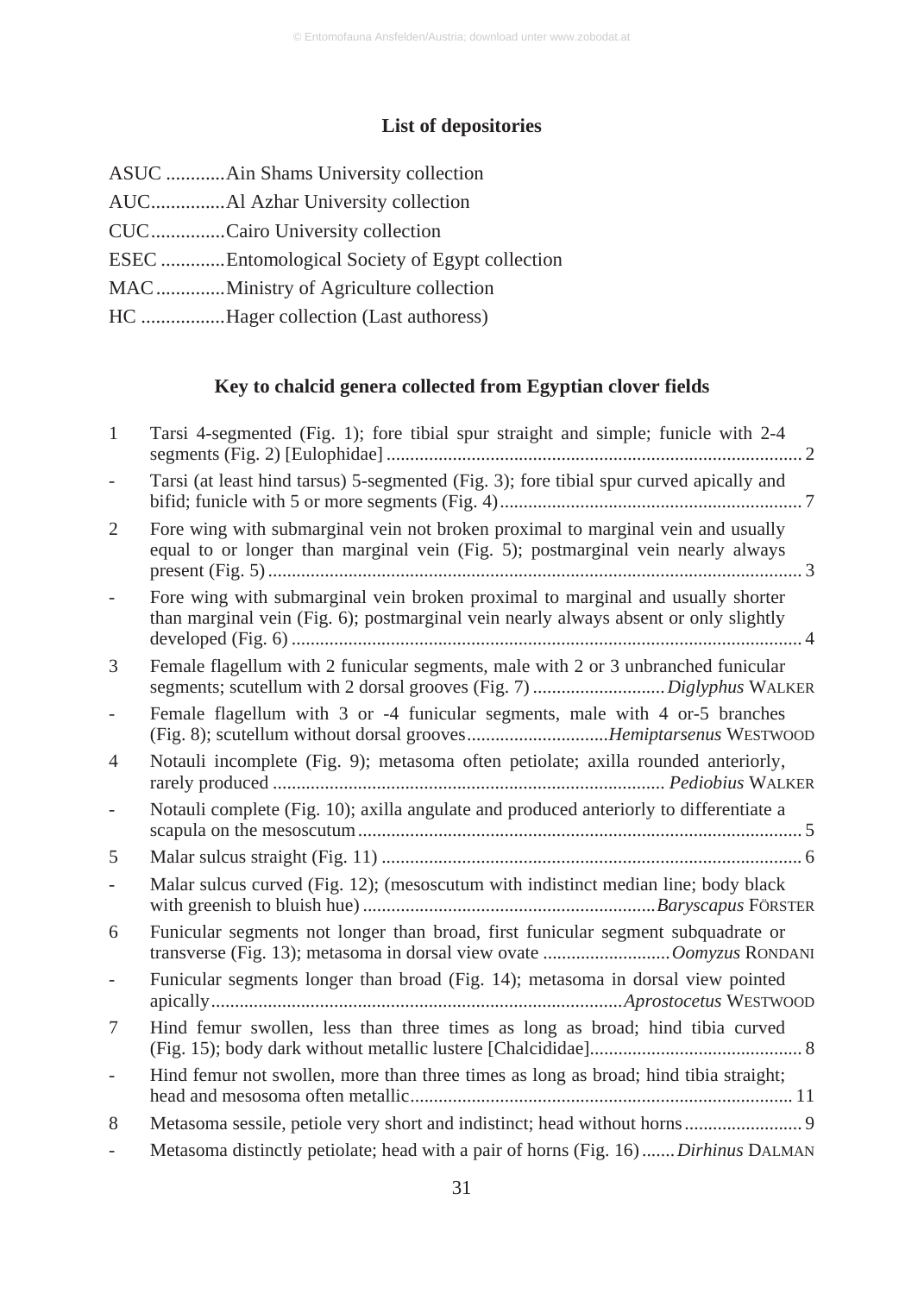- 9 Antennal sockets more or less away from clypeus; apex of hind tibia obliquely truncate with distinct apical spur and prolonged ventral spine; hind femur irregularly toothed ventrally (Fig. 15); legs often with colour pattern (Fig. 15); (metasoma with 7 visible tergites)........................................................................*Brachymeria* WESTWOOD
- Antennal sockets more or less close to clypeus; apex of hind tibia not obliquely truncate, with two apical spurs and without prolonged spine; hind femur with a comb of regular teeth on 1-3 broad lobes ventrally (Fig. 17)......................................... 10
- 10 Face with a strong horseshoe-like carina extending from above middle ocellus along inner orbits of eyes (Fig. 18) ............................................................*Antrocephalus* KIRBY
- Face without carina as described above (frons usually concave above antennal sockets when seen in lateral aspect; fore wing as in Fig. 19) ................*Hockeria* WALKER
- 11 Pronotum in dorsal view large, quadrate to subrectangular and at least two-thirds as long as mesoscutum; antenna with no more than 6 funicular segments; head and dorsum of mesosoma with numerous piliferous punctures which often give rise to umblicate sculpturing; body usually not metallic [Eurytomidae].......... *Eurytoma* ILLIGER
- Pronotum in dorsal view transverse, less than half length of mesoscutum; head and mesoscutum usually reticulate; body usually metallic green or blue ............................. 12
- 12 Head with an occipital carina (sometimes thin or fine); hind coxa usually elongate, subtriangular in cross-section and broadly attached to mesosoma; fore wing with long marginal and short stigmal veins and uncus hardly separated from welldeveloped postmarginal vein; ovipositor long and well-exserted (Fig. 20) [Torymidae] ........................................................................................*Podagrion* SPINOLA
- Head without occipital carina or, if present, then hind coxa usually subcircular in cross-section and narrowly attached to mesosoma; fore wing venation not as above; ovipositor hardly exerted [Pteromalidae] ....................................................................... 13
- 13 Antennae touching lower edge of head below apical margin of clypeus, situated on facial lobes which project slightly beyond level of clypeus; antenna without anelli, with 7 funicular segments between pedicel and clava...................... *Spalangia* LATREILLE

Antennae at least slightly separated from lower edge of head; antenna with 2 or 3 anelli and 5 or -6 funicular segments between pedicel and clava................................... 14

- 14 Notauli complete, reaching posterior margin of mesoscutum ........................................ 15
- Notauli incomplete, not reaching posterior margin of mesoscutum or meeting posteriorly ...................................................................................................................... 16
- 15 Clypeus with distinctly asymmetric teeth; scutellum without median fovea ..................... .........................................................................................................*Halticoptera* SPINOLA
- Clypeus truncate; scutellum with median fovea and separated from mesoscutum by a broad curved depression (Fig. 21); (first metasomal tergite occupying most or entire metasoma) ....................................................................................*Notoglyptus* MASI
- 16 Metasoma distinctly petiolate (Fig. 22), and distinctly sculptured dorsally or if petiole almost smooth, then distinctly elongate ............................................................. 17
- Metasoma sessile, or with transverse, very short petiole, its dorsal surface without distinct sculpturing......................................................................................................... 18
- 17 Marginal vein widened distally, hardly longer than submarginal vein (Fig. 23); pronotum mostly carinate; (first metasomal tergite moderately elongate) ......................... ....................................................................................................... *Pachyneuron* WALKER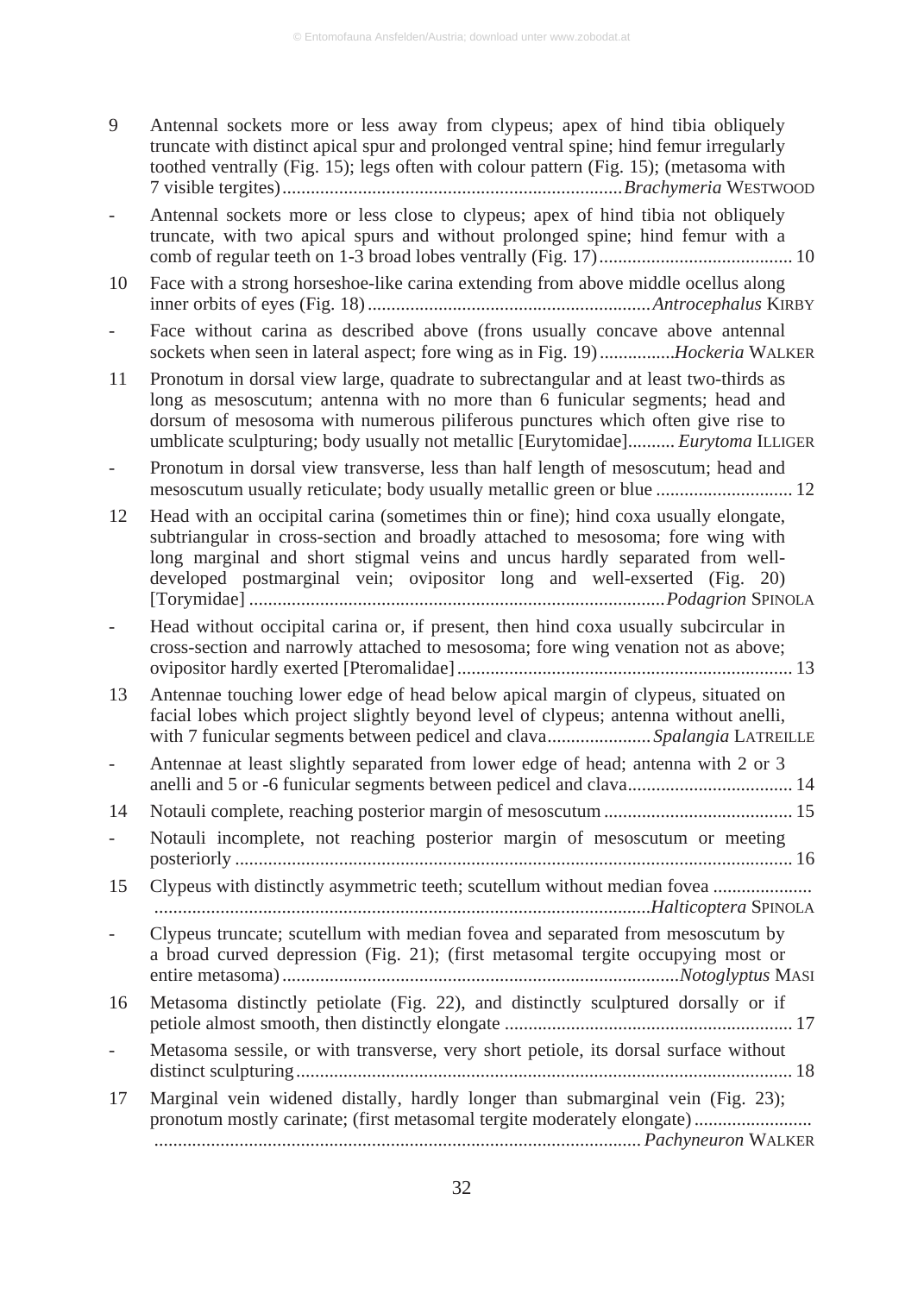- Marginal vein slender not thickened (Fig. 24); pronotum distinctly margined, rarely carinate (first and second metasomal tergites large, hind margin of first tergite broadly emarginated; mesosoma convex; petiole longer than propodeum, with dorsal surface densely reticulate; pronotum relatively long)........... *Sphegigaster* SPINOLA
- 18 Antennal clava distinctly acuminate or with a narrow apical specula (Fig. 25); occipital carina absent.....................................................................*Homoporus* THOMSON - Antennal clava not acuminate apically........................................................................... 19
- 19 Postmarginal vein about as long as or slightly shorter than submarginal vein (Fig. 26); outer margin of wing not fringed ..................................................*Conomorium* MASI
- Postmarginal vein at least 1.2 times as long as submarginal vein (Fig. 27); outer margin of wing fringed...................................................................*Pteromalus* SWEDERUS

#### **Faunistic list of chalcidoid species**

# **I. Family C h a l c i d i d a e**

# **\****Antrocephalus mitys* **(WALKER 1846)**

M a t e r i a  $1$  e x a m i n e d :  $1\degree$ , Fayoum, v.2009 (HC).

P r e v i o u s E g y p t i a n r e c o r d s : New record for Egypt.

S p e c i e s r e c o g n i t i o n : see HUSAIN & AGARWAL (1982, as *Antrocephalus vitatus* HUSAIN & AGARWAL 1982).

D i s t r i b u t i o n : Cosmopolitan.

H o s t r e c o r d s : NOYES (2011) cited 5 species of Lepidoptera belonging to the families Pyralidae and Yponomeutidae.

#### *Brachymeria minuta* **(LINNÉ 1767)**

M a t e r i a l e x a m i n e d : A very large numer of specimens were examined from different Egyptian localities all the year round: Gabal Asfar, 11.i.1952; Imbaba, 13.ii.1952; Abu Qir, 21.iv.1952; Khatatba, 7.viii.1953; Maadi, 8.x.1953; Komombo, 29.i.1954; Marsa Matruh, 28.ix.1954; Kerdasa, 23.vi.1976; Rosetta, 30.iii.1969 (ASUC); Abu Gabal, 19.iii.1950 (CUC); Massarah, 24.iv.1914; Massarah, 2.v.1914; Matarriyah, 25.vi.1914; Shah el-Elbi, 6.iv.1915; Giza, 10.ix.1916; Marg, 8.iv.1917; Roda, 24.viii.1913; Ezbet el-Nakhl, 3.vi.1917; Matariah, ii.1927; Turah, v.1927; Ismailia, vii.1927; Cairo, 1.ix.1927; Abbassiah, 16.ix.1916 (ESEC); Ismailia, 20.I.1927; Alexandria, 13.vii.1924; Kafr Hakim, 26.xi.1924; Abu Rawash, 10.xii.1924; Bahariah Oasis, 20-25.iii.1925; Wadi Ibtadi, 29.iv.1925; Badrashein, 15.viii.1925; Mansura, 2.ix.1925; Hadra, 6.ix.1925; Kerdasa, 9.ix.1925; Kafr Hakim, 13.xi.1925; Mansura, 21.x.1925; Kerdasa, 24.x.1925; Pyramids, 17.xi.1929; Helwan, 27.v.1930; Nahia, 22.vi.1930; Helwan, 4.xi.1930; Kafr Hakim, 5.v.1932; Warraqel-Badr, 13.v.1932; Saff, 25.viii.1932; Magadlah, 27.viii.1932; Berak el-Khiam, 30.ix.1932; Helwan, 29.x.1932; Magadlah, 16.xi.1932; Helwan, 3.xii.1932; Wadi Hoff, 3.vi.1934 (MAC); 1  $\varphi$ , Fayoum, 17.ix.2010; 1  $\varphi$ , Fayoum, 1.xii.2010 (Present study, CUC).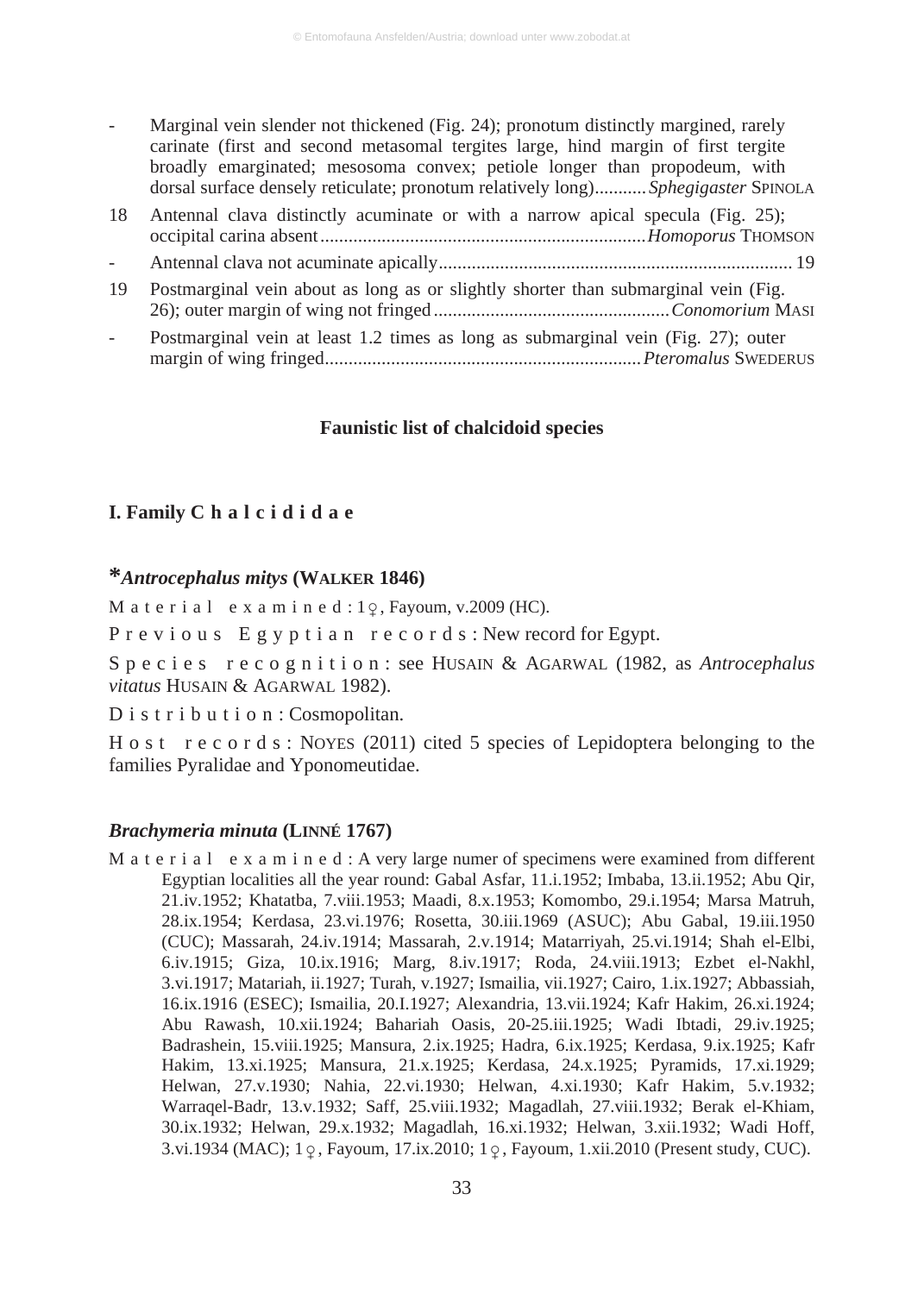P r e v i o u s E g y p t i a n r e c o r d s : Cairo (Maadi, Massara, Matarieh), Alexandria (MASI 1930), Assiut (BOUČEK 1956).

S p e c i e s r e c o g n i t i o n : see MASI (1930), BOUČEK (1956), HABU (1960).

D i s t r i b u t i o n : Australia, Oriental and Palaearctic regions.

H o s t r e c o r d s : NOYES (2011) cited 33 species belonging to 15 families in 4 Orders (Coleoptera, Diptera, Lepidoptera and Hymenoptera). In the present study it was reared from the larva of white cabbage worm *Pieirs rapae* LATREILLE (Lepidoptera, Pieridae).

#### *Dirhinus excavatus* **DALMAN 1818**

M a t e r i a l e x a m i n e d : large number of specimens were examined: Pyramids, 27.vii.1931; Abu Rawash, 23.vii.1931; Kerdasa, 9.ix.1934; Benha, 25.xi.1934 (AC); Kom Osheim, 6.v.1955 (ASUC); Wadi Rashid, 5.ix.1927 (ESEC); Giza, 16.v.1925; Giza, 20.vii.1925; Cairo, 1.viii.1925; Kafr Hakim, 13.vii.1930; Warraq, 23.vi.1932; Kerdasa, 7.xii.1932 (MAC); 1  $\varphi$ , Fayoum, v.2009; 1  $\delta$ , Ebshway, vi.2009; 2  $\varphi$   $\varphi$ , Ebshway, v.2010 (Present study, CUC).

P r e v i o u s E g y p t i a n r e c o r d s : Roda and Sennures (STOREY 1916).

S p e c i e s r e c o g n i t i o n : see key to species in BOUČEK (1956), HUSAIN & AGARWAL (1981).

D i s t r i b u t i o n : Afrotropical, Oriental and Palaearctic regions.

H o s t r e c o r d s : NOYES (2011) cited 4 host species: *Stomorhina lunata* (FABRICIUS) (Diptera, Calliphoridae), *Pyrausta machaeralis* WALKER and *Sylepta derogata* (FABRICIUS) (Lepidoptera, Pyralidae) and *Herse convolvuli* (LATREILLE) (Lepidoptera, Sphingidae).

# **\****Hockeria unicolor* **WALKER 1834**

M a t e r i a  $1 \cdot E$  x a m i n e d :  $1\varphi$ , Fayoum, 22.ix.2010 (HC).

P r e v i o u s E g y p t i a n r e c o r d s : New record for Egypt.

S p e c i e s r e c o g n i t i o n : see key to species in HUSAIN & AGARWAL (1982).

D i s t r i b u t i o n : Afrotropical and Palaearctic regions.

H o s t r e c o r d s : NOYES (2011) cited 17 species belonging to 10 families in 2 Orders (Coleoptera and Lepidoptera).

# **II. Family E u l o p h i d a e**

#### *Aprostocetus ceroplastae* **(GIRAULT 1916)**

M a t e r i a l e x a m i n e d :  $2\delta\delta$ , Fayoum, v.2009;  $1\delta$ , Fayoum, v.2010 (HC). P r e v i o u s E g y p t i a n r e c o r d s : Alexandria (HAFEZ et al. 1987, as *Tetrastichus ceroplastae*), Mansoura (RAGAB 1995, as *Tetrastichus ceroplastae*).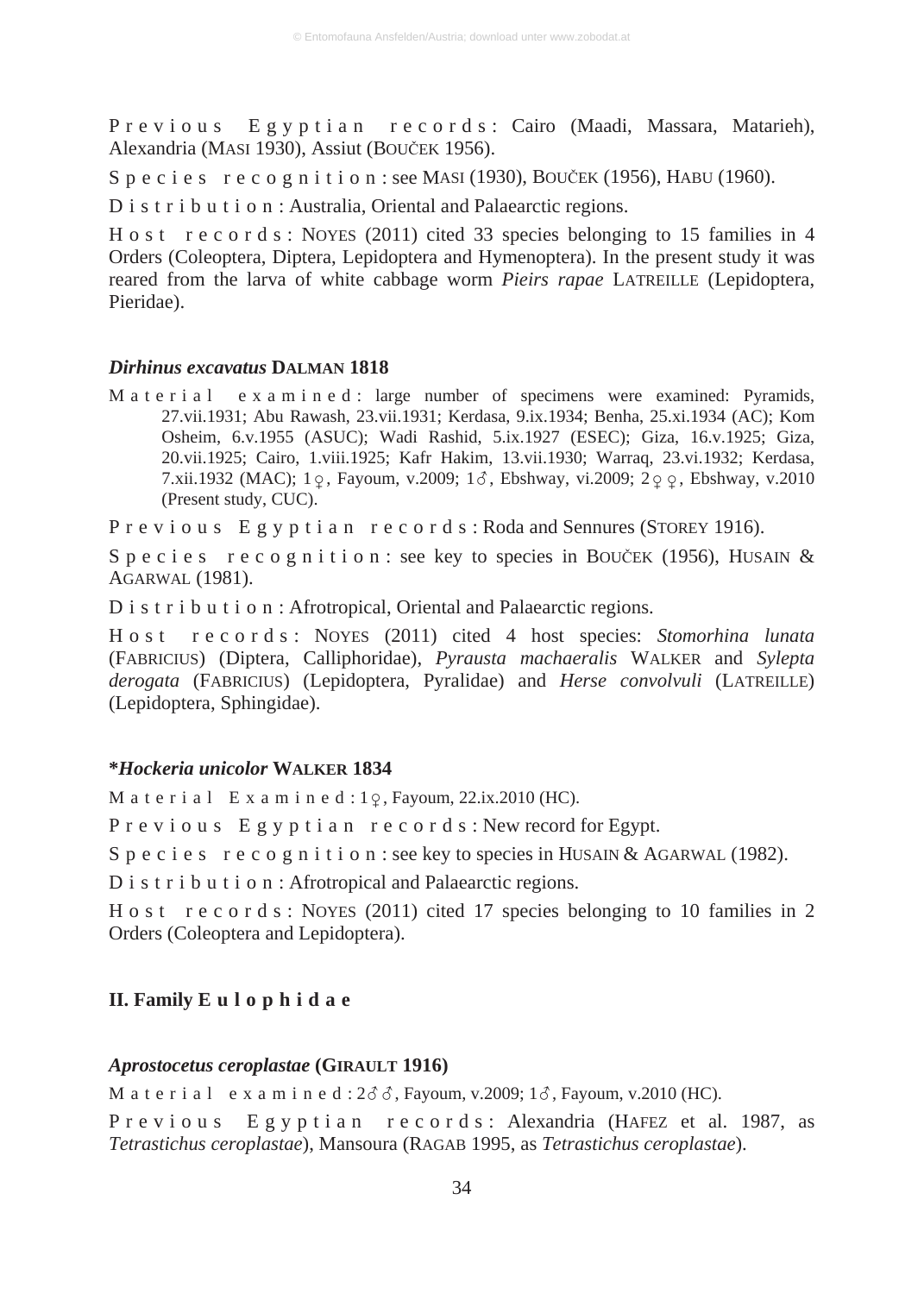S p e c i e s r e c o g n i t i o n : see GIRAULT (1916), GRAHAM (1969), TALEBI et al. (2008).

D i s t r i b u t i o n : Afrotropical, Australian and Palaearctic regions.

H o s t r e c o r d s : This species was recorded to parasitize *Phanococcus vovae* (NASONOV) (Hemiptera: Pseudococcidae) in Iran (TALEBI et al. 2008). NOYES (2011) cited 13 coccid species (Hemiptera). In Egypt it has been recorded from *Lepidosaphes beckii* (NEWMAN) (Hemiptera: Diaspididae) and *Ceroplastes floridensis* COMSTOCK (Hemiptera: Coccidae) (HAFEZ et al. 1987) and *Ceroplastes rusci* (LINNAEUS) (Hemiptera: Coccidae) (RAGAB 1995).

# *Baryscapus* **sp.**

M a t e r i a  $1$  e x a m i n e d :  $1\degree$ , Fayoum, v.2009.

#### *Diglyphus isaea* **(WALKER 1838)**

Material examined:  $2\varphi\varphi$ , 1  $\delta$ , Ebshway, vi.2009; 1 $\varphi$ , Fayoum, v.2010; 2 $\varphi\varphi$ . Atsa, v.2011 (HC).

P r e v i o u s E g y p t i a n r e c o r d s : This species was introduced from The Netherlands and established in Egypt (ABD-RABOU 2006). It was also recorded from Sids, El-Zarka, and Damanhour (EL-SERWY 2003).

Species recognition: see LASALLE & PARRELLA (1991), ASADI et al. (2006).

D i s t r i b u t i o n : This species can be considered as a cosmopolitan species because introductory releases have been carried out in the USA, Canada and New Zealand (NOYES 2011).

H o s t r e c o r d s : NOYES (2011) recorded this species from 6 species of lepidopteran Gracillariidae, Lyonetiidae, and as a larval parasitoids of various species of leafminers, especially Agromyzidae (ASADI et al. 2006; NOYES 2011). In Egypt, it was reported from *Liriomyza cicerina* (RONDANI) and *L. bryoniae* (KALTENBACH) (El-SERWY 2003) and *L. trifolii* (BURGESS) (ABD-RABOU 2006). In the present work it is recorded from *Liriomyza* sp. (Diptera, Agromyzidae).

# *Hemiptarsenus zilahisebessi* **ERDÖS 1951**

Material examined: 1 $\varphi$ , Atsa, 8.vi.2009; 2 $\varphi$ , 2 $\vec{\sigma}$   $\vec{\sigma}$ , Fayoum, v.2009; 2 $\varphi$ ,  $\varphi$ , Fayoum, 7.vi.2009.

P r e v i o u s E g y p t i a n r e c o r d s : Recorded in Egypt with no specific locality by HAFEZ et al. (1974) and TRJAPITZIN (1978), and from Sids, El-Zarka and Damanhour by El-SERWY (2003).

S p e c i e s r e c o g n i t i o n : see ASADI et al. (2006).

D i s t r i b u t i o n : Widespread and common in the Palaearctic region (YEFREMOVA 2002; NOYES 2011).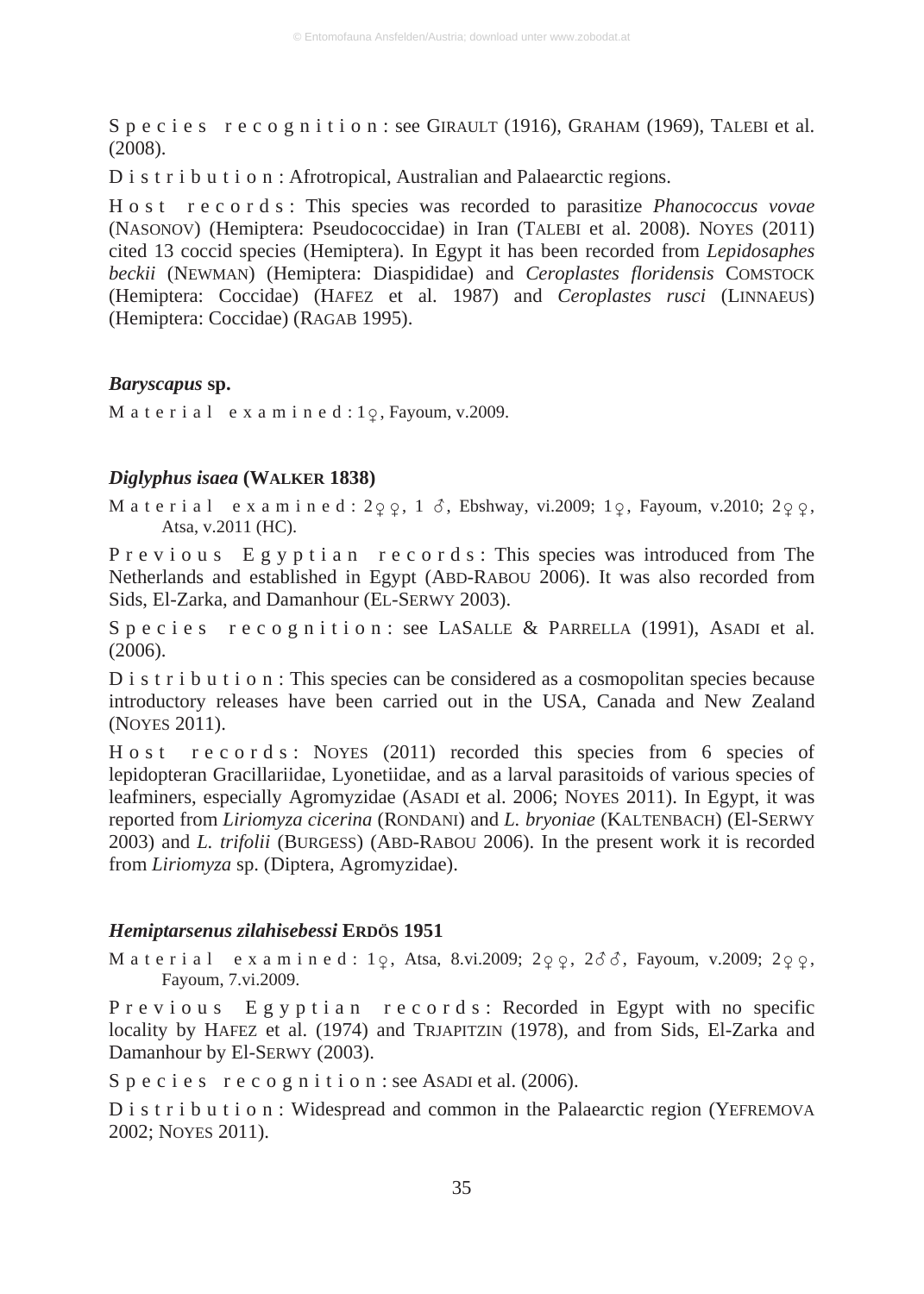H o s t r e c o r d s : NOYES (2011) cited *Liriomyza bryoniae* (KALTENBACH), *L. congesta* (BECKER) and *L. trifolii* (BURGESS) (Diptera, Agromyzidae), *Hypurus* sp. (Coleoptera, Curculionidae) and *Stigmella* sp. (Lepidoptera, Nepticulidae). In Egypt, it was reported from *L. congesta* (HAFEZ et al. 1974), *L. cicerina* (RONDANI) and *L. bryoniae* (KALTENBACH) (El-SERWY 2003). In the present work it is recorded from *Liryomyza* sp. (Diptera, Agromyzidae).

# *Oomyzus scaposus* **(THOMSON 1878)**

M a t e r i a l e x a m i n e d : Very large number of both males and females have been collected in the present study from Sohag between November and June (2009-2011).

P r e v i o u s E g y p t i a n r e c o r d s : Assiut (NASSER et al. 2000).

Species recognition: see WATERSTON (1915) (as *Syntomosphyrum taprobanes* WATERSTON).

D i s t r i b u t i o n : Australia, Nearctic, Neotropical (Columbia), Oriental and Palaearctic regions.

H o s t r e c o r d s : NOYES (2011) cited 19 coccinellid species (Coleoptera) as well as 3 *Chrysopa* spp. (Neuroptera, Chrysopidae). In the present study, *O. scaposus* is recorded as hyperparasitoid on *Coccinella undecimpunctata* LATREILLE (Coleoptera, Coccinellidae).

#### *Pediobius amaurocoelus* **(WATERSTON 1915)**

M a t e r i a  $1$  e x a m i n e d :  $1\delta$ ,  $1\delta$ , Fayoum, v.2009;  $1\delta$ , Atsa, 8.vi.2011 (HC).

P r e v i o u s E g y p t i a n r e c o r d s : Cairo (WATERSTON 1915).

S p e c i e s r e c o g n i t i o n : see KERRICH (1973).

D i s t r i b u t i o n : Afrotropical and Palaearctic regions.

H o s t r e c o r d s : NOYES (2011) cited 5 host species in 5 families and 2 Orders (Coleoptera and Lepidoptera). In Egypt, it was recorded from a larva of *Anatrachyntis simplex* (WALSINGHAM) (Lepidoptera, Cosmopterygidae) in cotton bolls (WATERSTON 1915).

# **III. Family E u r y t o m i d a e**

# **\****Eurytoma rosae* **NEES 1843**

M a t e r i a l e x a m i n e d :  $1\delta$ , Fayoum, v.2009 (HC).

P r e v i o u s E g y p t i a n r e c o r d s : none (new record for Egypt).

S p e c i e s r e c o g n i t i o n : see LOTFALIZADEH et al. (2006).

D i s t r i b u t i o n : Nearctic and Palaearctic regions.

H o s t r e c o r d s : NOYES (2011) cited 26 species in 8 families and 4 Orders (Coleoptera, Diptera, Hemiptera and Lepidoptera). During the present study this species was collected by Malaise trap.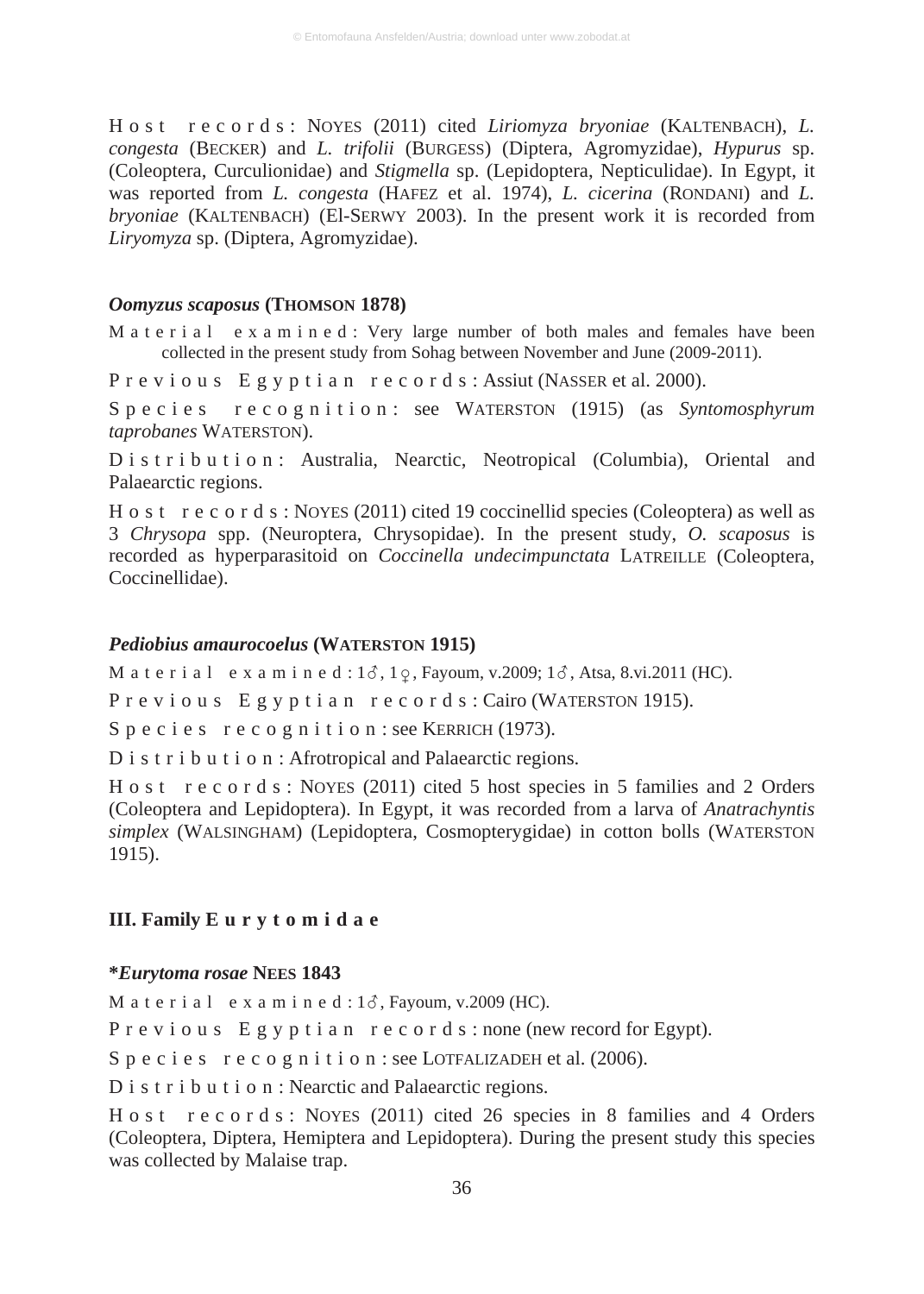# **IV. Family P t e r o m a l i d a e**

#### *Conomorium* **sp.**

M a t e r i a l e x a m i n e d :  $1\delta$ , Atsa, 8.vi.2009 (HC).

# *Halticoptera circulus* **(WALKER 1833)**

M a t e r i a l e x a m i n e d :  $2\delta\delta$ , Fayoum, v.2009 (HC).

P r e v i o u s E g y p t i a n r e c o r d s : Sids, El-Zarka, Damanhour (El-SERWY 2003).

S p e c i e s r e c o g n i t i o n : see GRAHAM (1969), Askew (1972), DOGANLAR (2006).

D i s t r i b u t i o n : Afrotropical, Nearctic and Palaearctic regions.

H o s t r e c o r d s : *Liryomyza cicerina* (RONDANI), *L. bryoniae* (BURGESS) and *L. sativae* Blanchard were recorded from Egypt (El-SERWY 2003). Several genera of Agromyzidae were also reported as hosts for this species in different parts of the world (PECK 1963, BURKS 1979, NOYES 2011).

# **\****Homoporus fulviventris* **(WALKER 1835)**

M a t e r i a l e x a m i n e d :  $1\delta$ , Fayoum, v.2009 (HC).

P r e v i o u s E g y p t i a n r e c o r d s : none (new record for Egypt).

S p e c i e s r e c o g n i t i o n : see GRAHAM (1969).

D i s t r i b u t i o n : Palaearctic region.

H o s t r e c o r d s : NOYES (2011) cited 3 cynipid and 5 eurytomid species (Hymenoptera).

## *Homoporus* **sp.**

M a t e r i a  $1$  e x a m i n e d :  $1\degree$ , Fayoum, vi.2009 (HC).

#### **\****Notoglyptus scutellaris* **DODD and GIRAULT 1915**

M a t e r i a l e x a m i n e d :  $1\degree$ , Fayoum, v.2009 (HC). P r e v i o u s E g y p t i a n r e c o r d s : New record for Egypt. S p e c i e s r e c o g n i t i o n : see HEYDON (1988). D i s t r i b u t i o n : Worldwide, except Neotropical region (NOYES 2011). H o s t r e c o r d s : No records.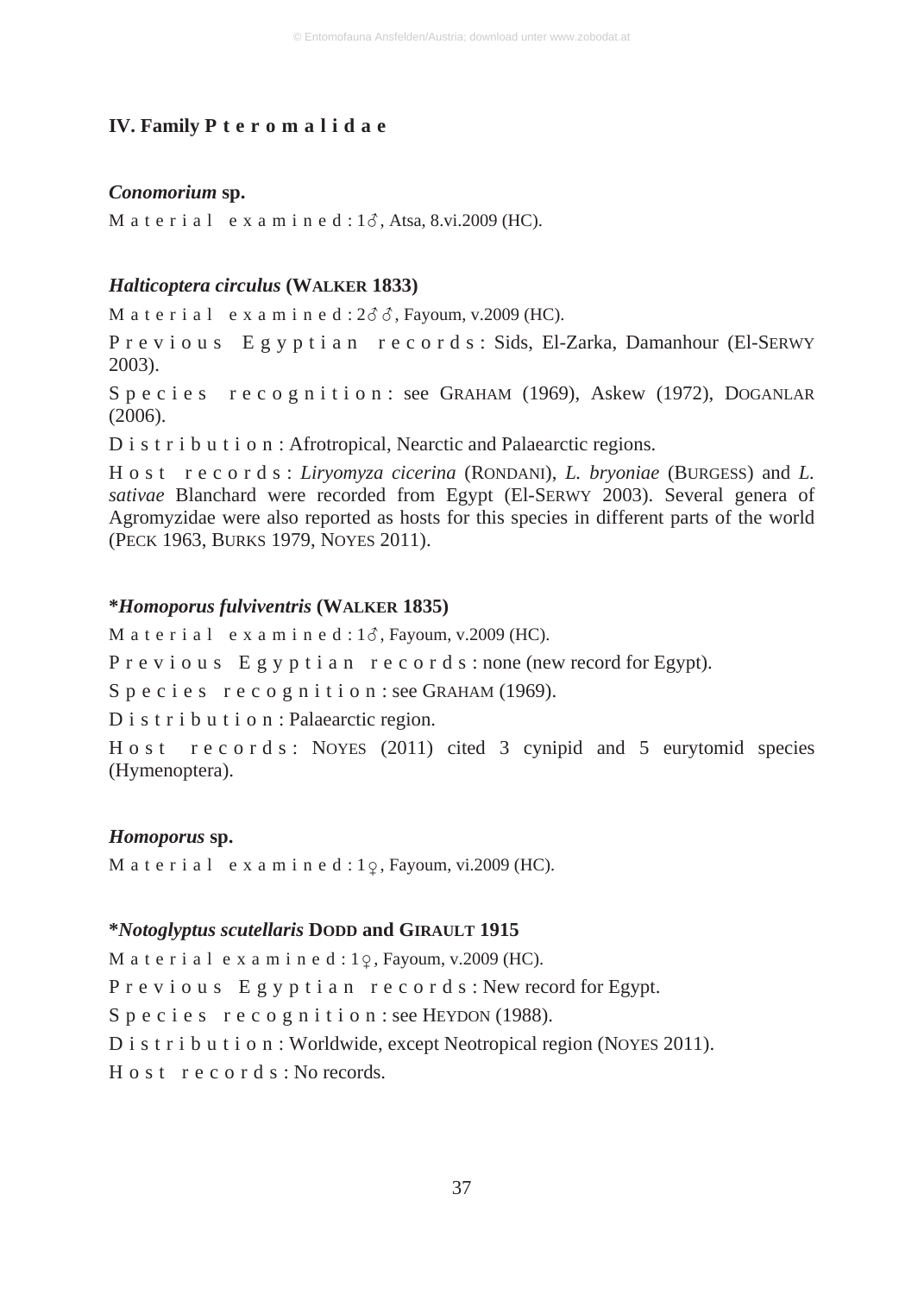# *Pachyneuron aphidis* **(BOUCHÉ 1834)**

M a t e r i a l e x a m i n e d :  $1\varphi$ , Fayoum, v.2009; a large number of both males and females were collected from Sohag vi.2010.

P r e v i o u s E g y p t i a n r e c o r d s : Shebein El-Kom (KOLAIB 1991).

S p e c i e s r e c o g n i t i o n : see GRAHAM (1969) and GIBSON (2001).

D i s t r i b u t i o n : Cosmopolitan.

H o s t r e c o r d s : GIBSON (2001) and NOYES (2011) listed more than 120 species as hosts for *P. aphidis* in various taxa. In the present study, it was collected from the pupae of *Coccinella* sp. and *Aphis gossypii* and the pupae of some Syrphidae. KOLAIB (1991) has recorded this species as a hyperparasitoid on the cabbage aphid *Brevicoryne brassicae* (LATREILLE).

# *Pteromalus puparum* **(LINNAEUS 1758)**

M a t e r i a l e x a m i n e d :  $2\varphi \varphi$ , Fayoum, v.2009, 2010 (HC).

P r e v i o u s E g y p t i a n r e c o r d s : This species is widely distributed in Egypt (TAWFIK et al. 1976).

S p e c i e s r e c o g n i t i o n : see GRAHAM (1969).

D i s t r i b u t i o n : Cosmopolitan.

H o s t r e c o r d s : NOYES (2011) cited a large number of host species in 5 Orders (Coleoptera, Diptera, Hemiptera, Hymenoptera and Lepidoptera). TAWFIK et al (1976) recorded it from fields of clover in Egypt and has also been recorded as a pupal parasitoid on cabbage worm *Pieris rapae* LATREILLE (Pieridae: Lepidoptera) (ABBAS and El-DAKROURY 1985; YOUSSEF and MOURSI 1988; HUSSAIN et al. 1992; RAGAB 1992). In the present work it is recorded from the pupae of *Pieris rapae* LATREILLE.

# *Pteromalus semotus* **(WALKER 1834)**

M a t e r i a  $1$  e x a m i n e d :  $1\degree$ , Giza, vi. 2011 (HC).

P r e v i o u s E g y p t i a n r e c o r d s : Menouffia (KOLAIB et al. 1980).

S p e c i e s r e c o g n i t i o n : Body generally metallic green to bronze; apical margin of clypeus emarginate; metasoma lanceolate, longer than head and mesosoma combined; first flagellomere equal to or slightly longer than pedicel; marginal vein longer than stigmal vein.

D i s t r i b u t i o n : Nearctic, Oriental, Palaearctic regions.

H o s t r e c o r d s : This is a common cosmopolitan parasite mostly 1ry parasite of various Lepidoptera, less often of certain beetles belonging to the family Curculionidae (BOUýEK & SUBBA RAO 1978). NOYES (2011) cited 60 host species belonging to 3 Orders (Coleoptera, Hymenoptera and Lepidoptera). In the present study, it is recorded as a parasitoid on the cabbage worm *Pieris rapae* LATREILLE (Lepidoptera, Pieridae) and *Syrphus* sp. (Diptera, Syrphidae).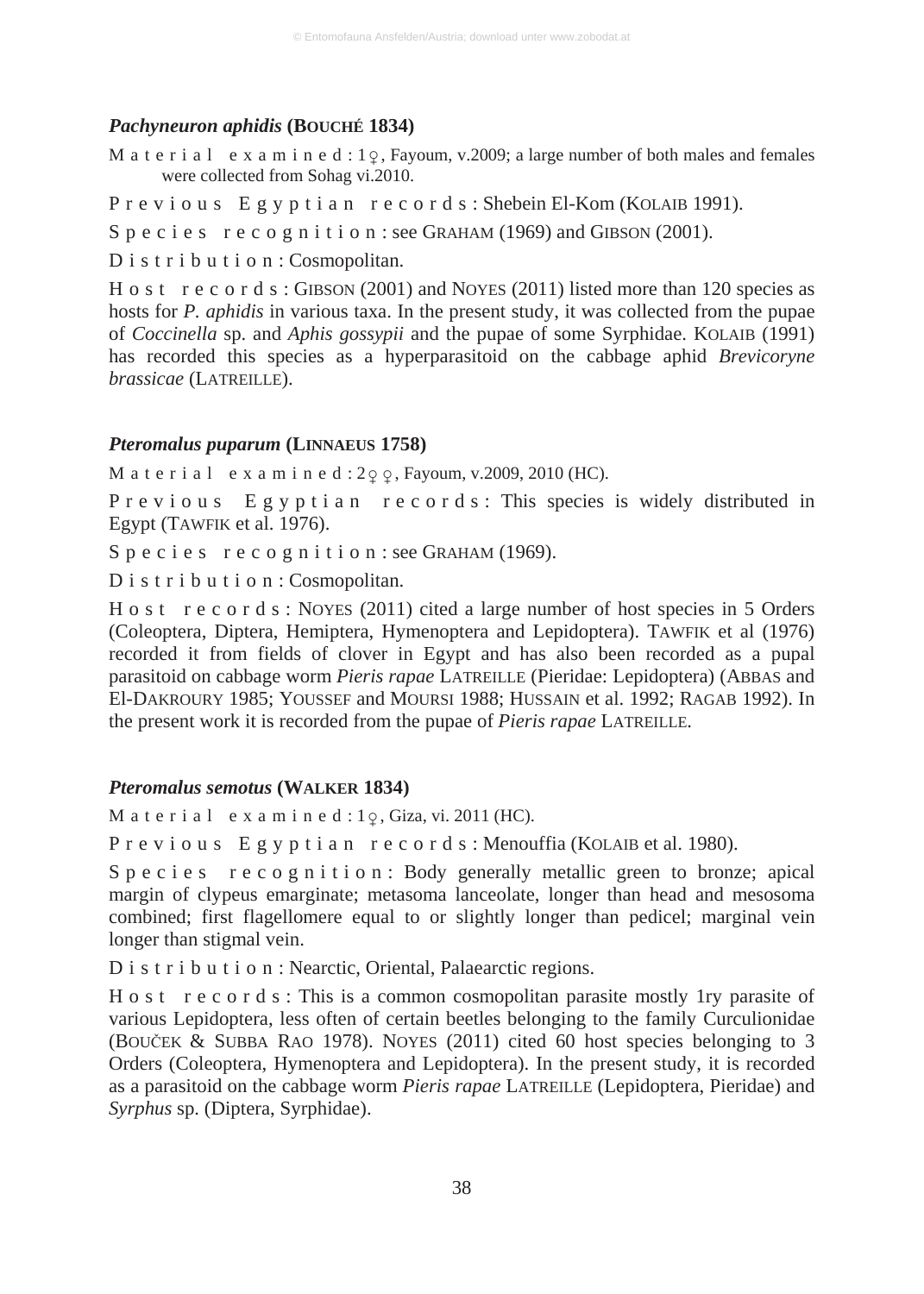#### *Pteromalus sequester* **WALKER 1835**

Material examined: $1\varphi$ , Giza, 1.v.2011

P r e v i o u s E g y p t i a n r e c o r d s : Giza (TAWFIK et al. 1976 as *Habrocytus sequester*).

S p e c i e s r e c o g n i t i o n : Body metallic green with bluish luster; anterior margin of clypeus bidentate; metasoma long and ovate, slightly longer than head and mesosoma combined.

D i s t r i b u t i o n : Widely distributed in different regions of the world.

H o s t r e c o r d s : This species was known under *Habrocytus* THOMSON (e.g. in GRAHAM, 1969) (BOUýEK & SUBBA RAO 1978). NOYES (2011) cited 37 species in 7 families and 4 Orders (Coleoptera, Diptera, Hymenoptera and Lepidoptera). In Egypt, it has been reported as parasitoid on different insect pests of clover (TAWFIK et al. 1976).

# *Spalangia nigroaenea* **CURTIS 1839**

M a t e r i a l  $\,$  e x a m i n e d : 2 $\varphi$   $\varphi$ , Fayoum, vii.2009 (HC).

P r e v i o u s E g y p t i a n r e c o r d s : Shebin ElKom, Quessna, Elbagoor (Minufiya Governorate) (KOLAIB et al. 2011).

S p e c i e s r e c o g n i t i o n : see GRAHAM (1969), GIBSON (2009).

D i s t r i b u t i o n : Cosmopolitan species, reported from all geographical regions (Palaearctic, Nearctic, Afrotropical, Oriental, Australian) (BOUýEK 1963; NOYES 2011).

H o s t r e c o r d s : It was recorded as a cosmopolitan parasite in fly puparia especially of synantrophic species (BOUČEK  $&$  SUBBA RAO, 1978). NOYES (2011) cited more than 50 host species belonging to 7 families of Diptera and 1 species of Pyralidae (Lepidoptera). It has been recorded from house fly pupae in Egypt (KOLAIB et al. 2011).

# *Sphegigaster agromyzae* **(DODD 1917)**

M a t e r i a l  $\cdot$  e x a m i n e d : 7  $\varphi$   $\varphi$ , Atsa, 8.vi.2009; 3  $\varphi$   $\varphi$ , Fayoum, v.2009 (HC).

P r e v i o u s E g y p t i a n r e c o r d s : recorded from Egypt by DODD (1917) but without a specific locality.

Species recognition: see DODD (1917, as *Trigonogastra agromyzae* DODD).

D i s t r i b u t i o n : Australian, Oriental and Palaeartic regions.

H o s t r e c o r d s : NOYES (2011) cited 2 species of Agromyzidae (Diptera).

# **V. Family T o r y m i d a e**

#### *Podagrion klugianum* **(WESTWOOD 1847)**

M a t e r i a  $1$  e x a m i n e d :  $1\degree$ , Fayoum, viii.2009 (HC).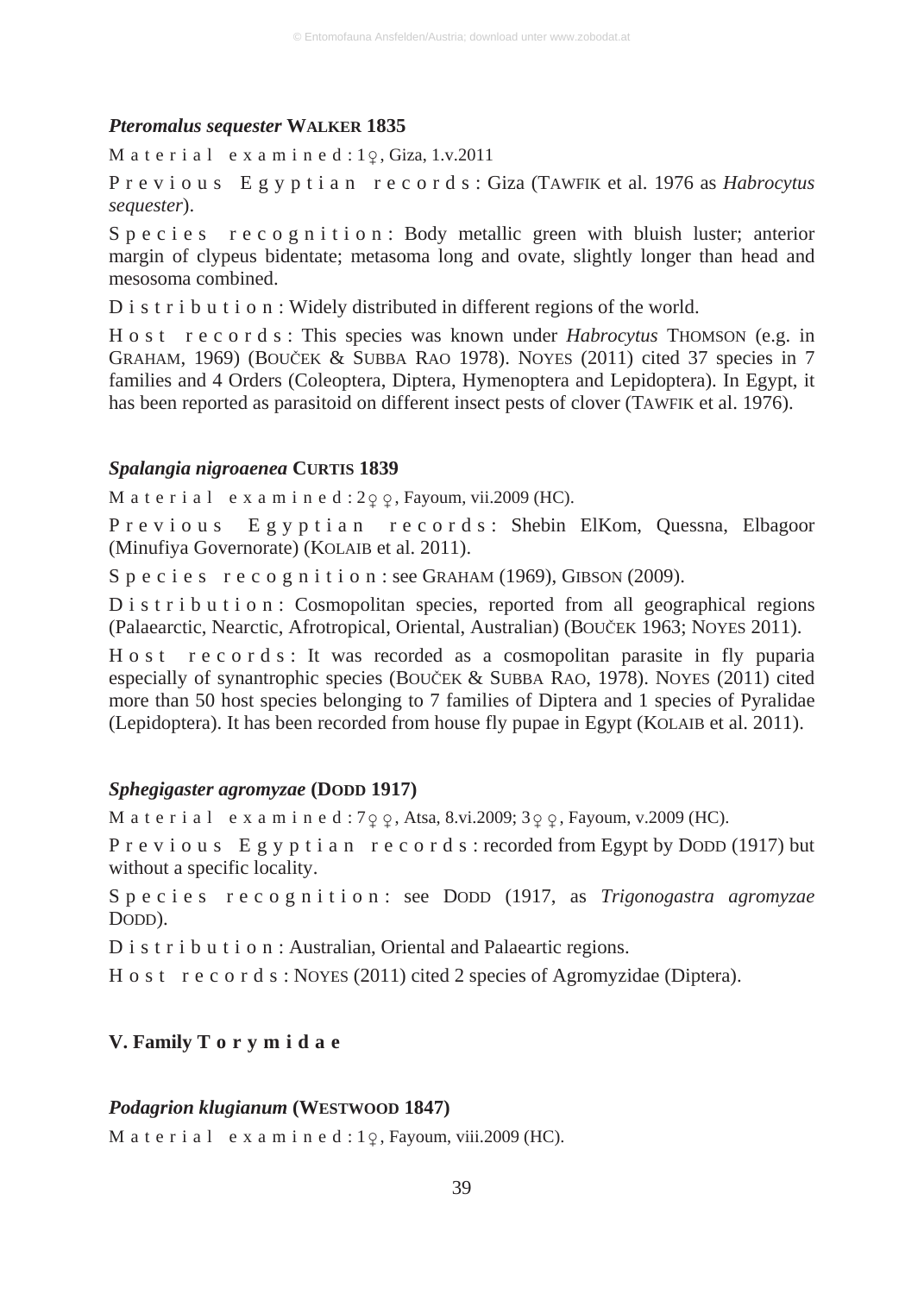P r e v i o u s E g y p t i a n r e c o r d s : recorded from Egypt by MASI (1935) and WESTWOOD (1847), but without a specific locality, and as *Pachytomus klugianus* by DELVARE (2005).

S p e c i e s r e c o g n i t i o n : see MASI (1935).

D i s t r i b u t i o n : Afrotropical and Palaearctic regions.

H o s t r e c o r d s : NOYES (2011) cited 10 speies of Mantidae (Orthoptera) as hosts.

#### **Acknowledgements**

Sincere thanks to Dr. Gary Gibson (Canadian National Collection of Insects, Agriculture and Agri-Food, Canada) for reviewing the manuscript and for his valuable suggestions for improving the work. We are also very indebted to Dr. J.Y. Rasplus for his great help and providing with essential literature. Sincere gratidude is also for Dr. Adrian Pont (Oxford University Museum of Natural History, UK) for kindly reviewing the manuscript linguistically.

# **Literature**

- ABBAS M.S.T. & M.S.I. El-DAKROURY (1985): Studies on *Pteromalus puparum* L. (Hymenoptera: Pteromalidae), a pupal parasite of the cabbage worm *Pieris rapae* L. (Lepidoptera: Pieridae) in Egypt. – Mitteilungen aus dem Zoologischen Museum in Berlin **61** (2): 339-344.
- ABD-RABOU S. (2006): Biological control on the leafminer *Liriomyza trifoli* by introduction, releasing, evaluation of the parasitoids *Diglyphus isaea* and *Dacnusa sibirica* on vegetables crops in greenhouses in Egypt. – Archives of Phytopathology and Plant Protection **39** (6): 439-493.
- ASADI R., TALEBI A.A., FATHIPOUR Y., MOHARRAMIPOUR R. & E. RAKHSHANI (2006): Identification of the parasitoids and seasonal parasitism of the agromyzid leafminers genus *Liriomyza* (Diptera: Agromyzidae) in Varanum, Iran. – Journal of the Agricultural Science Technology **8**: 293-303.
- ASKEW R.R. (1972): A revision of the British species of *Halticoptera* (Hymenoptera: Pteromalidae) allied to *H. circulus* (WALKER). – Journal of Entomology (B) **41** (1): 45- 52.
- BOUČEK Z. (1951): The first revision of the European species of the family Chalcididae (Hymenoptera). – Acta Entomologica Musei Nationalis Pragae **27**: 1-105.
- BOUČEK Z. (1956): A contribution to the knowledge of the Chalcididae, Leucospidae and Eucharitidae (Hymenoptera, Chalcidoidea) of the Near East. – Bulletin of the Research Council of Israel **5b** (3-4): 227-259.
- BOUýEK Z. (1963): A taxonomic study in *Spalangia* LAT. (Hym.: Chalcidoidea). Sborník Entomologického Oddeleni Národního Musea v Praze **35**: 429-512.
- BOUýEK Z. & B.R. SUBBA RAO (1978): A prelimenary review of Pteromalidae (Hymenoptera) of India and adjacent countries. – Oriental Insects **12** (4): 433-468.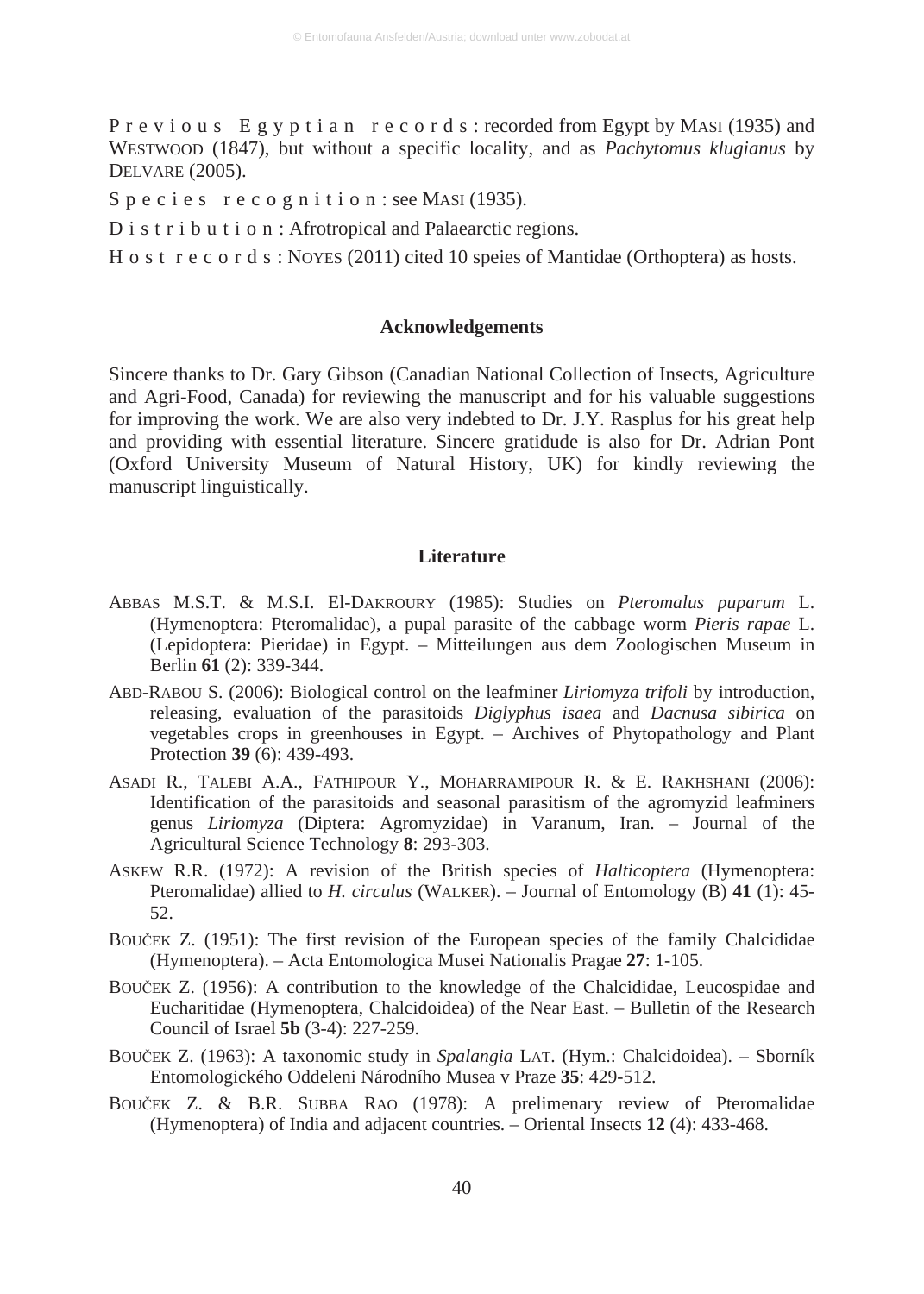- BOUČEK Z. & J.-Y. RASPLUS (1991): Illustrated key to west-Palearctic genera of Pteromalidae (Hymenoptera: Chalcidoidea): 140pp. Institut National de la Recherche Agronomique, Paris.
- BURKS B.D. (1979): Torymidae (Agaoninae) and all other families of Chalcidoidea (excluding Encyrtidae). – In: KROMBEIN K.V., HURD P.D. Jr., SMITH D.R. & P.D. BURKS (eds), Catalog of Hymenoptera in America North of Mexico **1**: 748-749.
- DELVARE G. (2005): A revision of the west-Palaearctic *Podagrion* (Hymenoptera: Torymidae), with the description of *Podagrion bouceki* sp.nov. – Acta Societatis Zoologicae Bohemoslovenicae **69** (1-2): 65-88.
- DODD A.P. (1917): Records and descriptions of Australian Chalcidoidea. Transactions of the Royal Society of South Australia **41**: 344-368.
- DOGANLAR M. (2006): Systematic studies on some species of *Halticoptera* SPINOLA, 1811 (Hymenoptera: Chalcidoidea, Pteromalidae), with descriptions of new species. – Journal of Applied Sciences Research **2** (3): 168-183.
- El-SERWY S.A. (2003): Studies on the leafminers; *Liriomyza cicerina* (RONDANI) and *Liriomyza bryoniae* (KALTENBACH) (Diptera: Agromyzidae) and their parasitoid in faba bean in Egypt. – Journal of Agricultural Research **81** (4): 1581-1593.
- GIBSON G.A.P. (2001): The Australian species of *Pachyneuron* WALKER (Hymenoptera: Chalcidoidea: Pteromalidae). – Journal of Hymenoptra Research **10** (1): 29-54.
- GIBSON G.A.P. (2009): Revision of the New World Spalangiinae (Hymenoptera: Pteromalidae). – Zootaxa **2259**: 1-159.
- GIRAULT A.A. (1916): Description of eleven new species of chalcid flies. Canadian Entomologist **48**: 113-116.
- GRAHAM M.W.R. de V. (1969): The Pteromalidae of the north-western Europe (Hymenoptera: Chalcidoidea). – Bulletin of the British Museum (Natural History) (Entomology) Supplement **16**: 908 pp., 686 figs.
- GRAHAM M.W.R. de V. (1987): A reclassification of the European Tetrastichinae (Hymenoptera: Eulophidae), with a revision of certain genera. – Bulletin of the British Museum (Natural History) (Entomology) **55** (1): 1-392.
- GRAHAM M.W.R. de V. (1991): A reclassification of the European Tetrastichinae (Hymenoptera: Eulophidae): revision of the remaining genera. – Memoirs of the American Entomological Institute **9**: 1-322.
- HABU A. (1960): A revision of the Chalcididae (Hymenoptera) of Japan, with descriptions of sixteen new species. – Bulletin of the National Institute of Agricultural Sciences, Ser. C **11**: 132-357.
- HAFEZ M., El-KIFL A.H, DONIA M.N., & A.E.A. WAHAB (1974): Studies on parasites of *Liriomyza congesta* (BECKER) in Egypt. –Bulletin of the Entomological Society of Egypt **58**: 249-259.
- HAFEZ M., El-MINSHAWY A.M. & A.R. DONIA (1987): Population fluctuations on parasites of *Lepidosaphes beckii* NEWM. and *Ceroplastes floridensis* CONST. – Anzeiger für Schädlingskunde, Pflanzen-und Umweltschutz **60** (1): 6-9.
- HEYDON S.L. (1988): A review of the world species of *Notoglyptus* MASI (Hymenoptera: Pteromalidae). – Preceedings of the entomolgical Society of Washington **91**: 112-123.
- HUSAIN T. & M.M AGARWAL (1981): Systematic studies on Indian Dirhininae (Hymenoptera: Chalcididae). – Oriental Insects **15** (2): 179-193.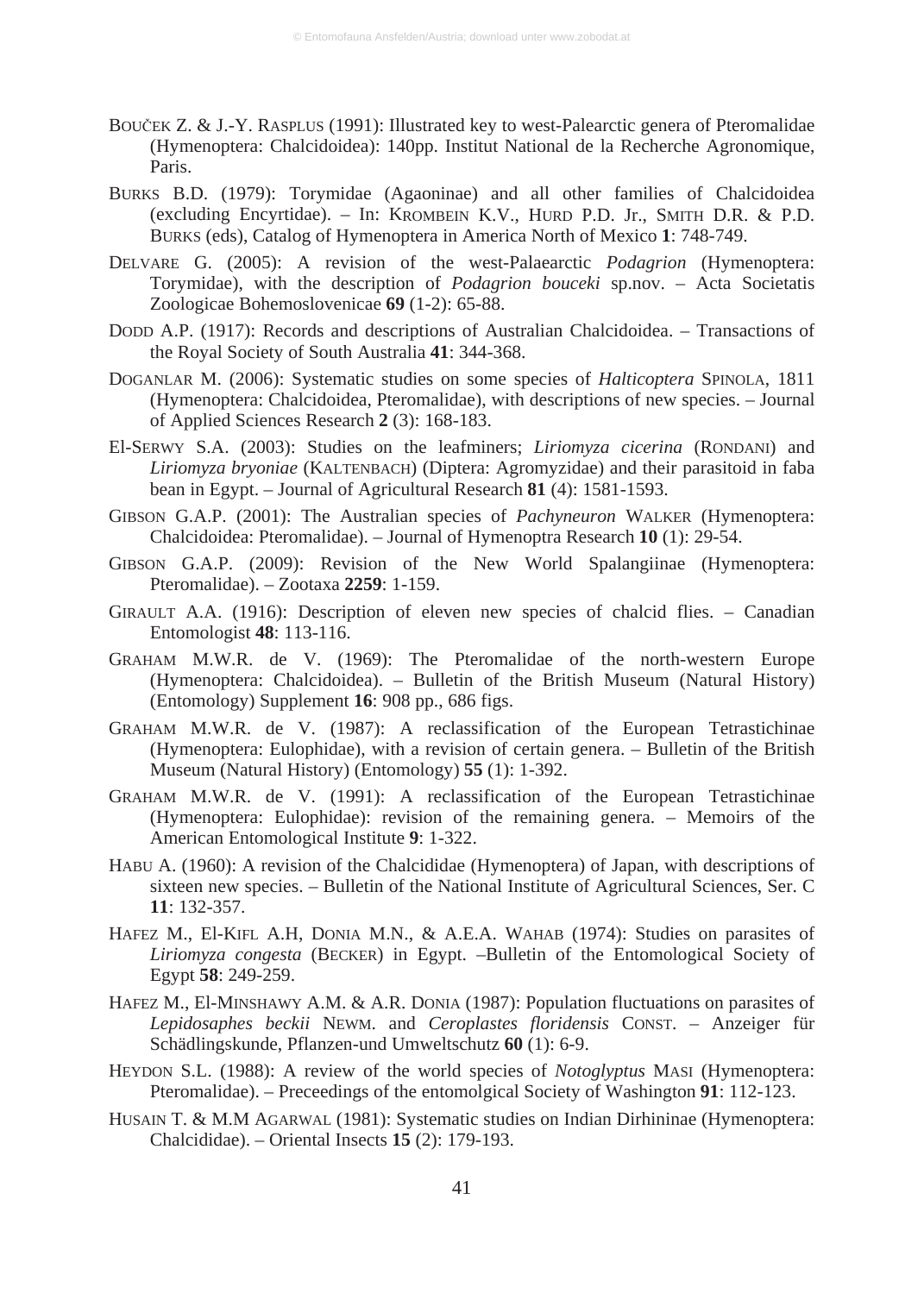- HUSAIN T. & M.M AGARWAL (1982): Taxonomic studies on Haltichellinae of India (Hymenoptera: Chalcididae). – Oriental Insects **16** (3): 313-336.
- HUSSAIN A.E., ALI M.A., METWALLY M.M, HEGAB M.F.A. & M.H. KAMEL (1992): Seasonal occurence of *Pieris rapae* L. pupal parasites and their importance as biological control agents. – Egyptian Journal of Agricultural Research **70** (1): 197-206.
- KERRICH G.J. (1973): A revision of the Tropical and subtropical species of the eulophid genus *Pediobius* WALKER (Hymenoptera: Chalcidoidea). – Bulletin of the British Museum (Natural History) (Entomology) **29** (3): 115-199.
- KOLAIB M.O. (1991): The role of parasitoids and hyperparasitoids associated with the cabbage aphid *Brevicoryne brassicae* (L.) at Shebin El-Kom, Egypt. – Egyptian Society for Biological Control of Pests **1** (1): 1-19.
- KOLAIB M.O., HAFEZ E.M. & M.I. ABDEL-FATTAH (1980): Parasitoids of the Egyptian cotton leafworm in Menouffia Governorate, Egypt. – Zeitschrift für Angewandte Entomologie **89** (2): 193-198.
- KOLAIB M.O., M.E. SWEELAM, A. ATTIA; A. El-NABAWI & A. Abd El-RAHEEM (2011): The natural mortality and the associated parasitoids of the house fly *Musca domestica* L. at Minufiya Governorate, Egypt. – Minufiya Journal of Agriculture Research **36** (3): 661- 672.
- LASALLA J. & M.P. PARRELLA (1991): The chalcidoid parasites (Hymenoptera, Chalcidoidea [sic]) of economically important *Liriomyza* species (Diptera, Agromyzidae) in North America. – Proceedings of the Entomological Society of Washington **93** (3): 571-591.
- LOTFALIZADEH H., RASPLUS J.-Y. & G. DELVARE (2006): Rose gall wasps and their associated fauna (Hymenoptera) in Iran. – Redia **89**: 73-85.
- MASI L. (1930): Sur quelques Brachymeriinae de l'Egypte. Bulletin de la Société Royale Entomologique d'Egypte: 214-218.
- MASI L. (1935): Sopra un nuovo *Podagrion* della regione mediterranea e sul *Pachytomus klugianus* WESTW. (Hymenoptera: Chalcidoidea). – Bollettino della Società Entomologica Italiana **67**: 68-71.
- NARENDRAN T.C. (1984): Key to Indian genera of the family Chalcididae (Hymenoptera: Chalcidoidea). – Entomophaga **29** (4): 431-438.
- NARENDRAN T.C. (1985): Chalcidoidea of India and adjacent countries. Family Chalcididae. –Oriental Insects **19**: 174-178.
- NASSER M.A.K., S.A. ERAKY & M.A. FARGHALY (2000): Aphids infesting Soule cowpea cultivars with relation to their predatory coccinellid in Assiut. – Journal of Agricultural Sciences **31** (2): 305-316.
- NOYES J. (2011): Universal Chalcidoidea Database. www.nhm.ac.uk, accessed at 2007.11.24.
- NOYES J. & E.W. VALENTINE (1989): Chalcidoidea (Insecta: Hymenoptera) introduction and review of genera in smaller families. – Fauna of New Zealand **18**: 1-91.
- PECK O. (1963): A catalogue of the Nearctic Chalcidoidea (Insecta: Chalcidoidea). Canadian Entomologist (Supplement) **30**: 1-1092.
- RAGAB M.E. (1992): Ecological and Biological studies on the parasitoids of the cabbage white butterfly, *Pieris rapae* (L.) (Lepidoptera, Pieridae) in winter cabbage at Mansoura. – Journal of Applied Entomology **113** (5): 513-517.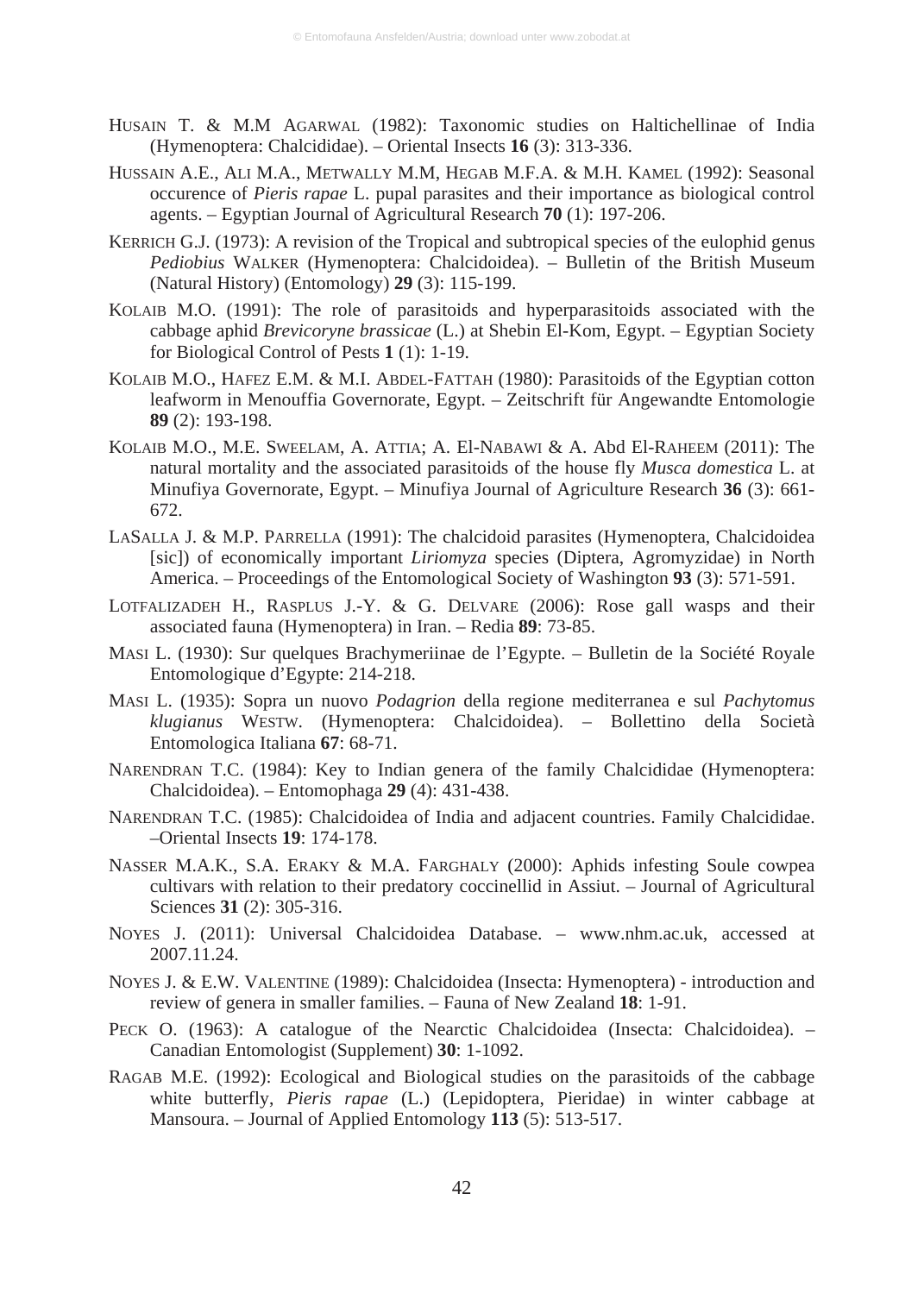- RAGAB M.E. (1995): Efficiency of *Scutellista cyanea* MOTSCH. (Hymenoptera, Pteromalidae) and *Tetrastichus ceroplastae* (GIR.) (Hymenoptera, Eulophidae) in population suppression of *Ceroplastes rubei* L. (Homoptera, Coccidae). – Journal of Applied Entomology **119** (9): 627-630.
- REINA P. & J. La SALLE (2003): Key to the World genera of the Eulophidae parasitoids<br>(Hymenoptera) of leaf-mining Agromyzidae (Diptera). (Hymenoptera) of leaf-mining Agromyzidae (Diptera). – http://www.ento.csiro.au/science/eulophid\_key/eulophids.htm
- ROSEN D & P. De BACH (1979): Species of *Aphytis* of the world (Hymenoptera: Aphelinidae). – Series Entomologica **17**: 801pp.
- STOREY G. (1916): List of Egyptian insects in the collection of the Ministry of Agriculture. Technical and Scientific Service Bulletin **5**: 52 pp.
- SUBBA Rao, B.R. 1973. Descriptions of four new species of Pteromalidae (Hymenoptera). Oriental Insects **7** (3): 355-362.
- TALEBI A.A., AMERI A., FATHIPOUR Y. & E. RAKHSHANI (2008): Natural enemies of Cypress tree mealybug, *Phanococcus vovae* (NASONOV) (Hem., Pseudococcidae), and their parasitoids in Tehran, Iran. –Journal of Agricultural technology **10**: 123-133.
- TAWFIK M.F.S., El-SHERIF S.I. & A.H. El-HENEIDY (1976): Insect Fauna of Egyptian clover fields in the Giza region, Egypt. – Bulletin de la Société Entomologique d'Egypte **60**: 171-178.
- TRJAPITZIN V.A. (1978): Hymenoptera II. Chalcidoidea 13. Eulophidae (excl. Tetrastichinae). – Opred. Nasikom. Evrop. Chasti SSSR pp. 1385.
- WATERSTON J. (1915): Notes on African Chalcidoidea- II. Bulletin of Entomological Research **5** (4): 343-372.
- WESTWOOD J.O. (1847): On the economy of the genus *Palmon* of Dalman with descriptions of several species belonging thereto. – Transactions of the Entomological Society of London **4** (4): 256-261.
- YEFREMOVA Z.A. (2002): Catalogue of the Eulophidae (Hymenoptera: Chalcidoidea) of Russia. – Linzer biologische Beiträge **34** (1): 563-618.
- YEFREMOVA Z.A. & E. YEGOREUKOVA (2009): A review of the subfamily Tetrastichinae (Hymenoptera: Eulophidae) in Yemen, with descriptions of new species. – Fauna of Arabia **24**: 169-210.
- YOUSSEF K.H. & K. MOURSI (1988): Some factors controlling cabbage white butterfly. Agricultural Research Review **66** (1): 91-95.
- YU D.S., van ACHTERBERG C. & K. HORSTMANN (2012): World Ichneumonoidea 2004. Taxonomy, Biology, Morphology and Distribution. – Taxapad (2012) (Scientific Names for Information Management) Interactive Catalogue on DVD/CDROM. Vancouver.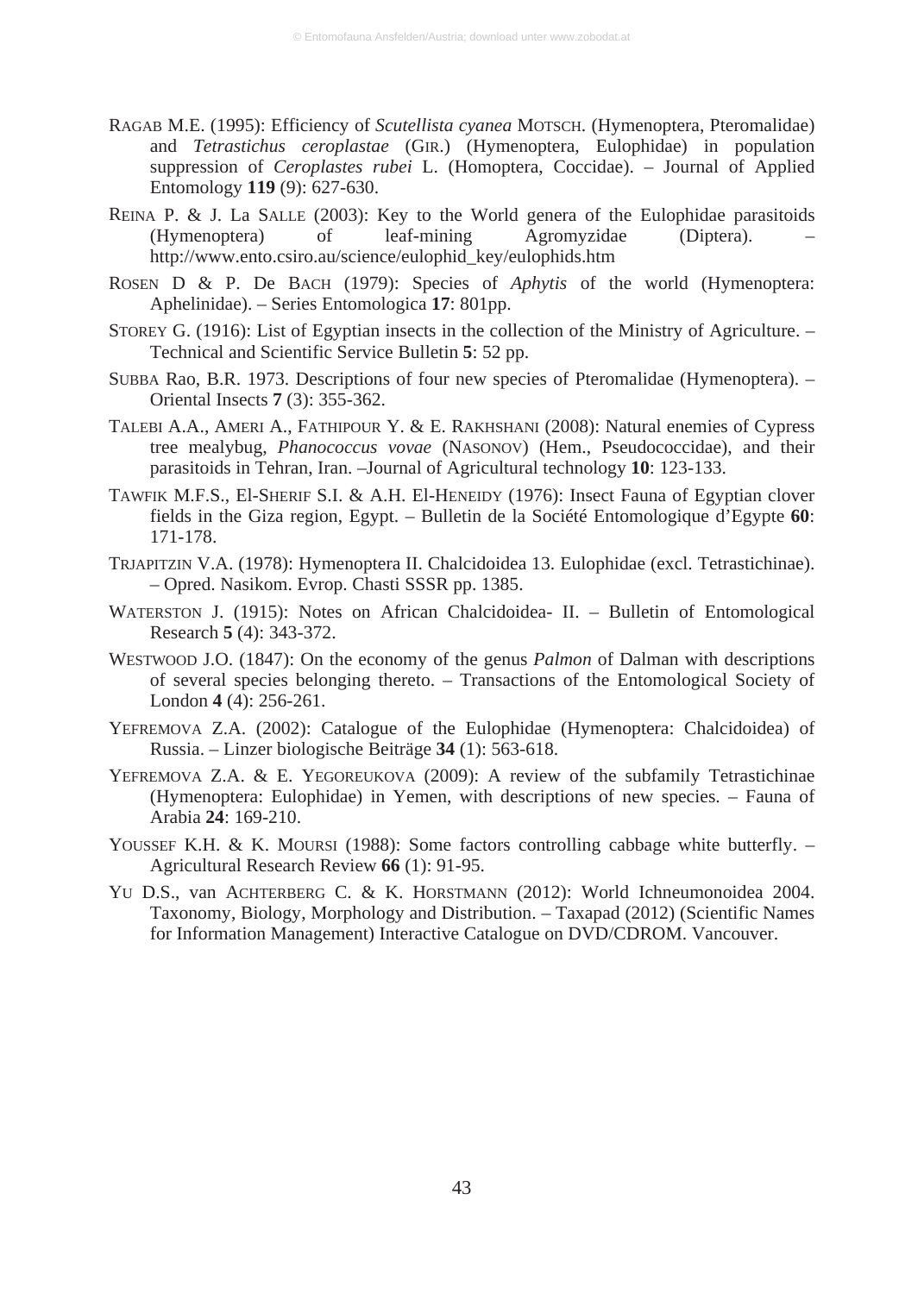Addresses of authors: Neveen Samy GADALLAH Entomology Department Faculty of Science Cairo university E-mail: n\_gadallah@yahoo.com

Helmy A. GHOUNIEMY A.A. Abdel-GAYED Hager M. MAHMOUD Department of Biological Control Faculty of Agriculture Fayoum University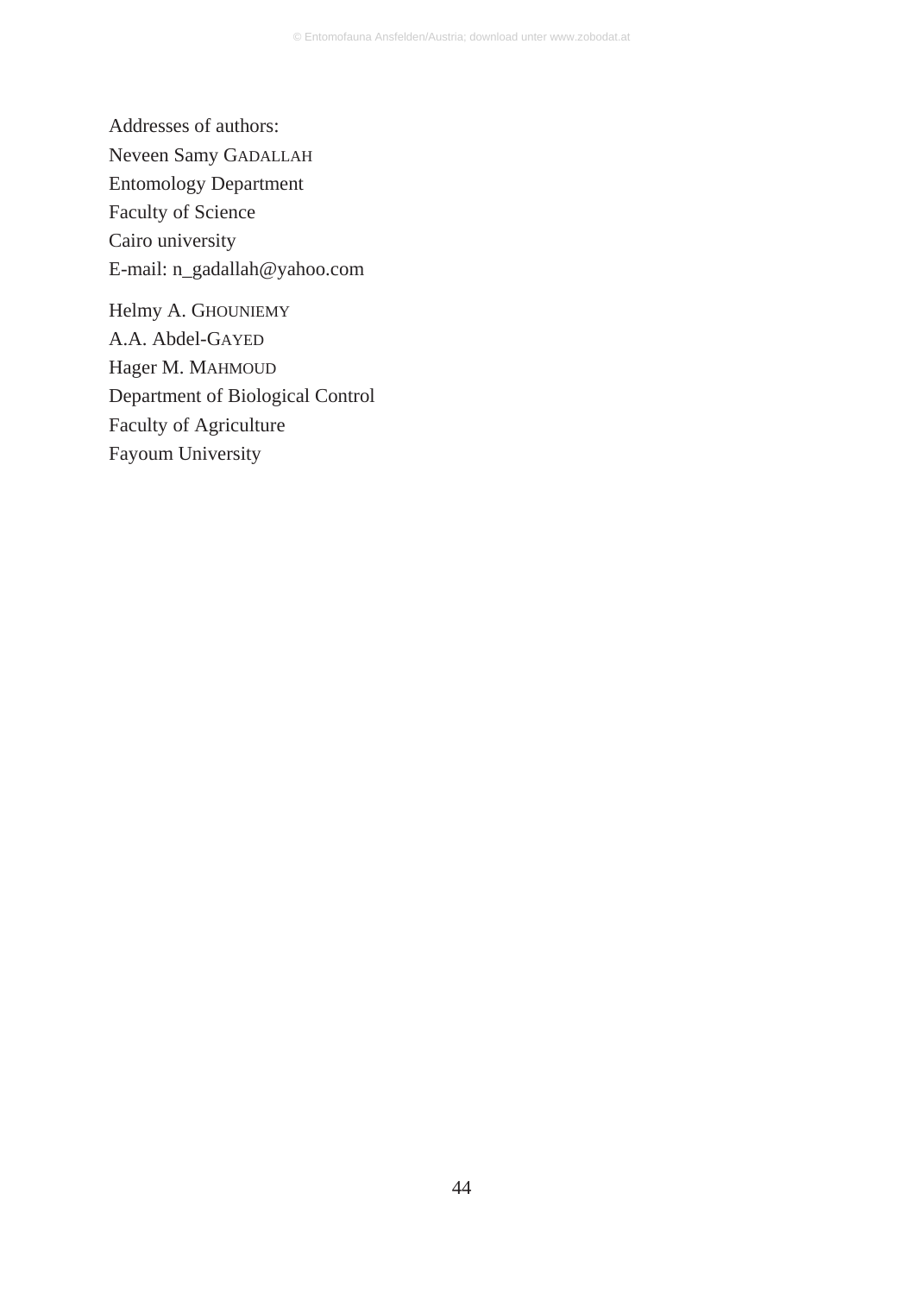

**Figs 1-10**: (**1**) *Baryscapus* sp. (front tarsus); (**2**) *Baryscapus* sp. (antenna); (**3**) *Spalangia* sp. (front tarsus); (**4**) *Pachyneuron* sp. (antenna); (**5**) *Diglyphus* sp. (fore wing); (**6**) *Pediobius* sp. (fore wing); (**7**) *Diglyphus* sp. (scutellum); (**8**) *Hemiptarsinus* sp. (male antenna); (**9**) *Pediobius* sp. (mesoscutum); (**10**) *Baryscapus* sp. (mesoscutum) (Figs 7, 9, 10 are taken from REINE & LASALLE 2003).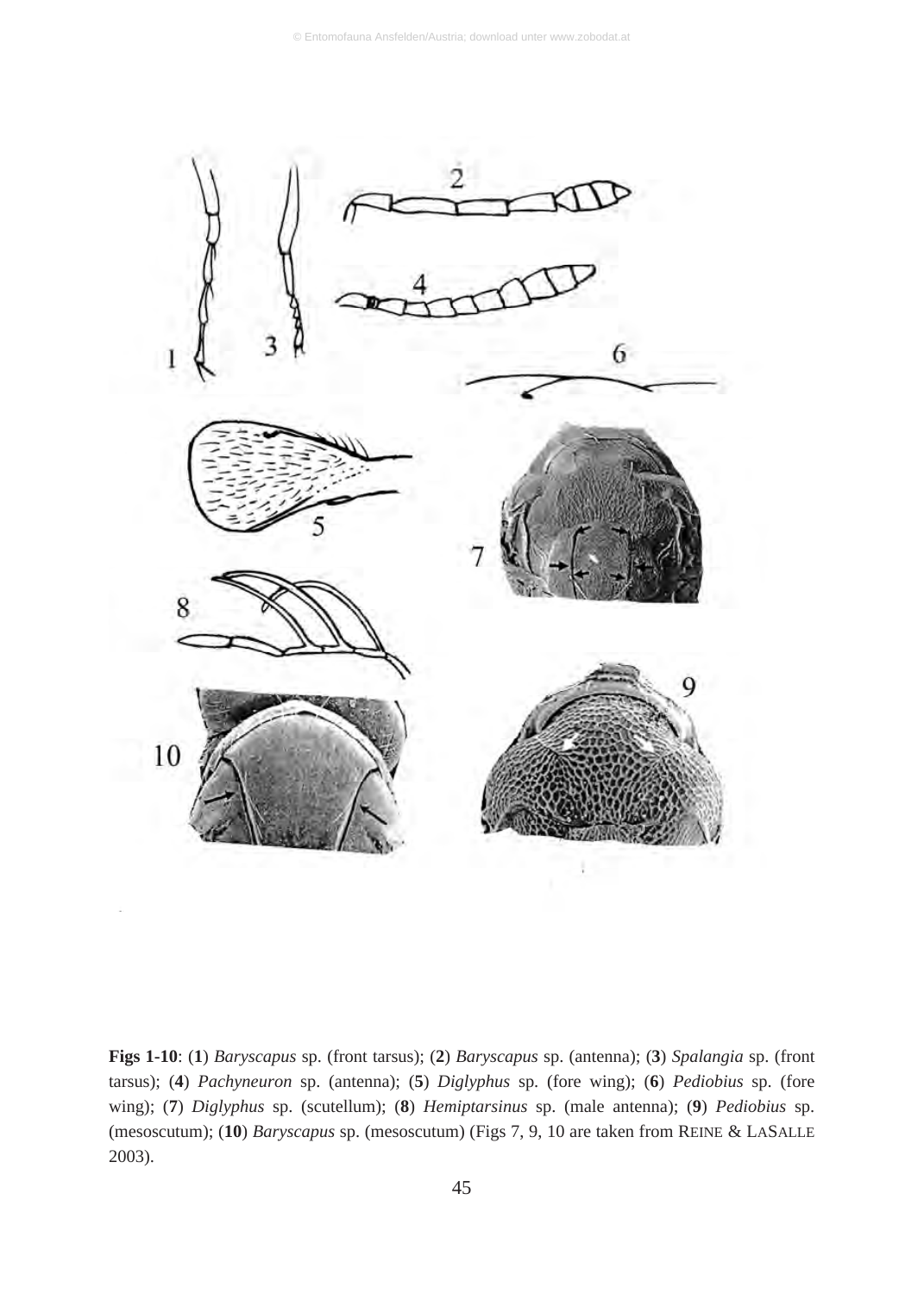

**Figs 11-18**: (**11**) *Aprostocetus* sp. (lateral view of head) (after REINE & LASALLE 2003); (**12**) *Baryscapus* sp. (lateral view of head, after REINE & LASALLE 2003); (**13**) *Oomyzus* sp. (male antenna); (**14**) *Aprostocetus* sp. (male antenna); (**15**) *Brachymeria* sp. (hind leg); (**16**) . *Dirhinus* sp. (dorsal view of head; (**17a**) *Antrocephalus* sp. (hind leg); (**17b**) *Hockeria* sp. (hind leg); (**18**) *Antrocephalus* sp. (frontal view of head).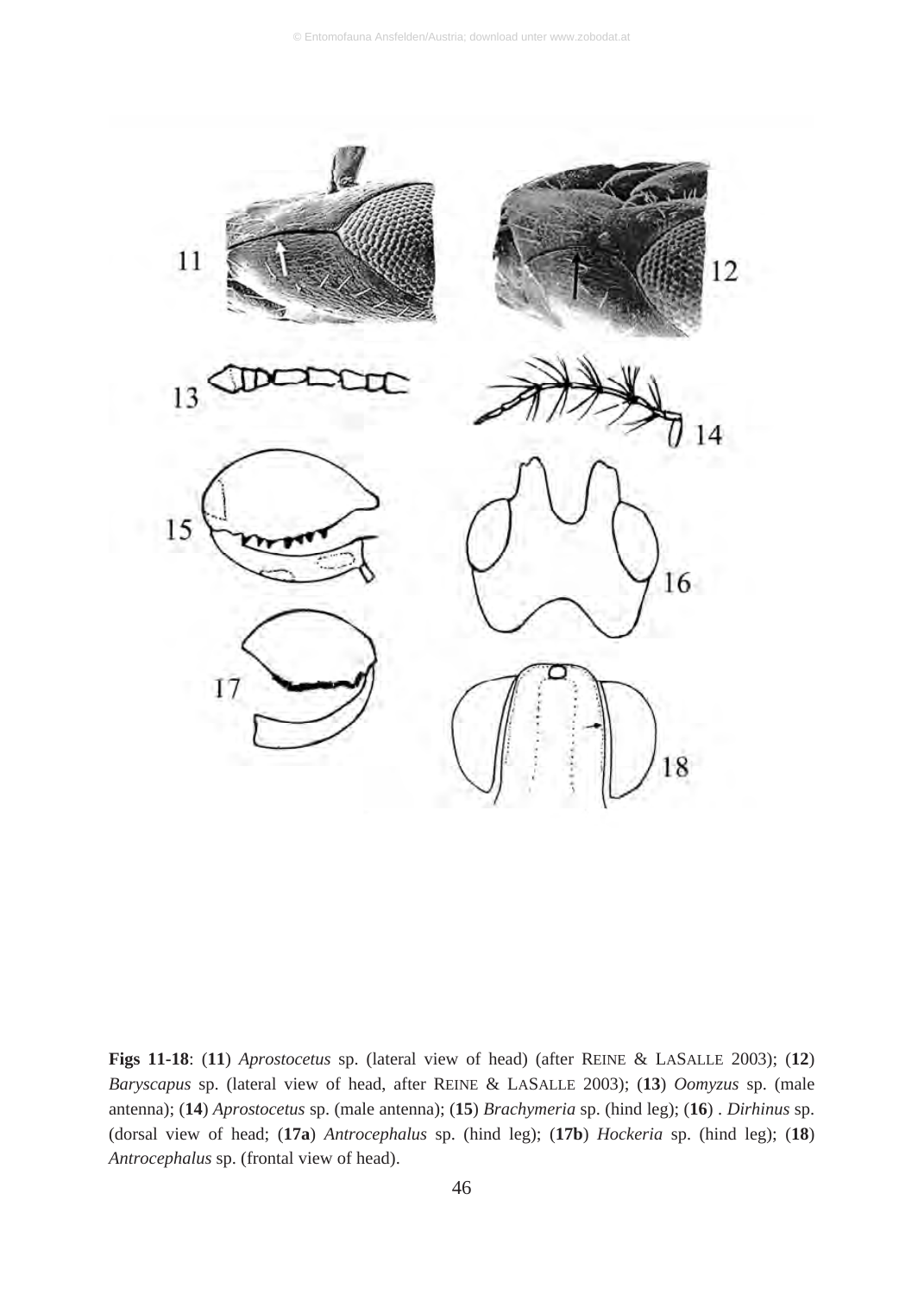

**Figs 19-27**: (**19**) *Hockeria* sp (fore wing); (**20**) *Podagrion* sp. (ovipositor); (**21**) *Notoglyptus* sp. (after BOUýEK & RASPLUS 1991); (**22**) *Sphegigaster* sp. (lateral view of metasoma); (**23**) *Pachyneuron* sp. (fore wing); (**24**) *Sphegigaster* sp. (fore wing); (**25**) *Homoporus* sp. (antenna, after SUBBA RAO 1973); (**26**) *Conomorium* sp. (part of fore wing); (**27**) *Pteromalus* sp. (part of fore wing).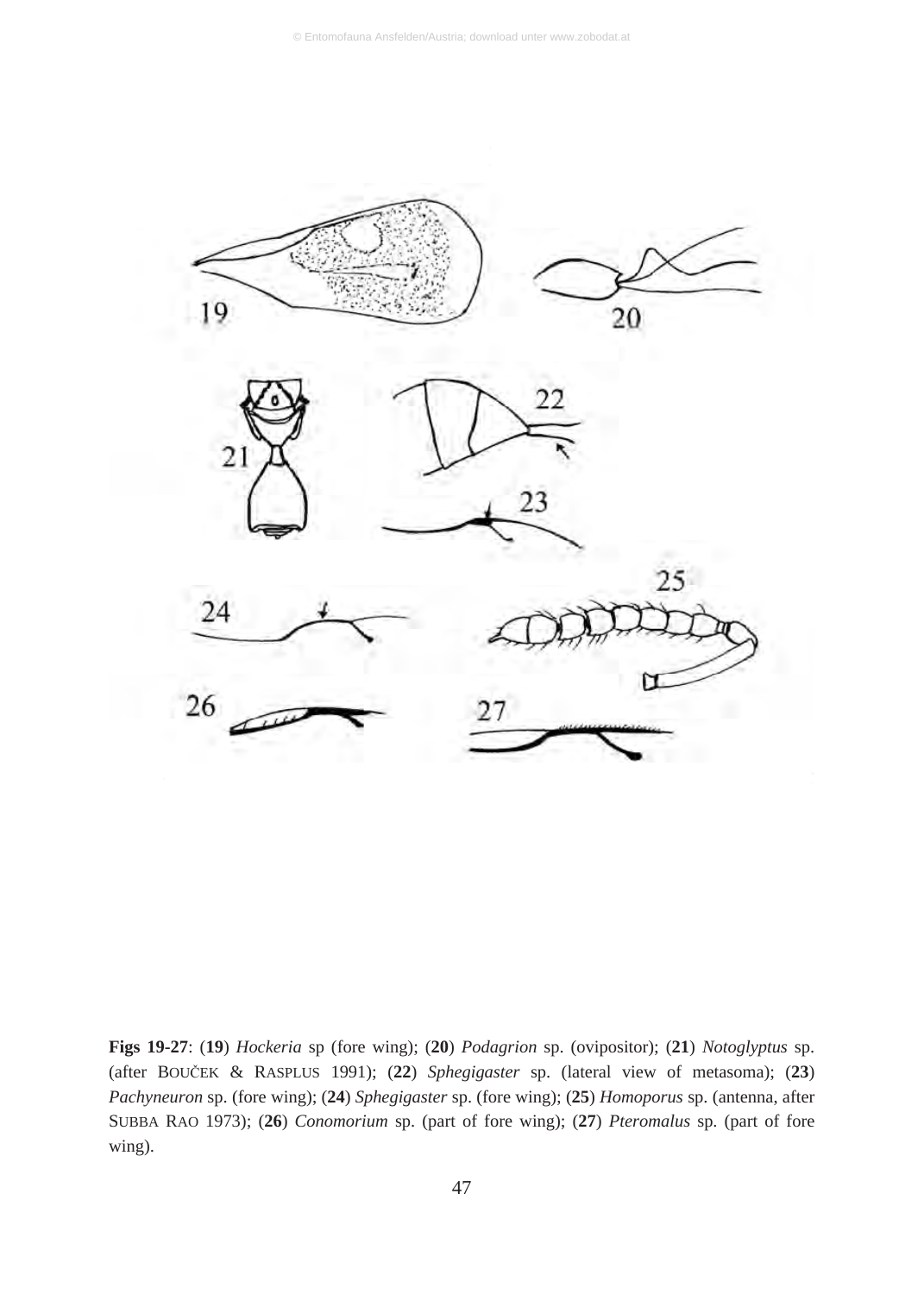Druck, Eigentümer, Herausgeber, Verleger und für den Inhalt verantwortlich:

Maximilian SCHWARZ, Konsulent f. Wissenschaft der Oberösterreichischen Landesregierung, Eibenweg 6, A-4052 Ansfelden, E-Mail: maximilian.schwarz@liwest.at.

Redaktion: Erich DILLER, ZSM, Münchhausenstraße 21, D-81247 München; Roland GERSTMEIER, Lehrstuhl f. Tierökologie, H.-C.-v.-Carlowitz-Pl. 2, D-85350 Freising Fritz GUSENLEITNER, Lungitzerstr. 51, A-4222 St. Georgen/Gusen; Wolfgang SPEIDEL, MWM, Tengstraße 33, D-80796 München; Thomas WITT, Tengstraße 33, D-80796 München. Adresse: Entomofauna, Redaktion und Schriftentausch c/o Museum Witt, Tengstr. 33, 80796 München,

Deutschland, E-Mail: thomas@witt-thomas.com; Entomofauna, Redaktion c/o Fritz Gusenleitner, Lungitzerstr. 51, 4222 St. Georgen/Gusen, Austria, E-Mail: f.gusenleitner@landesmuseum.at